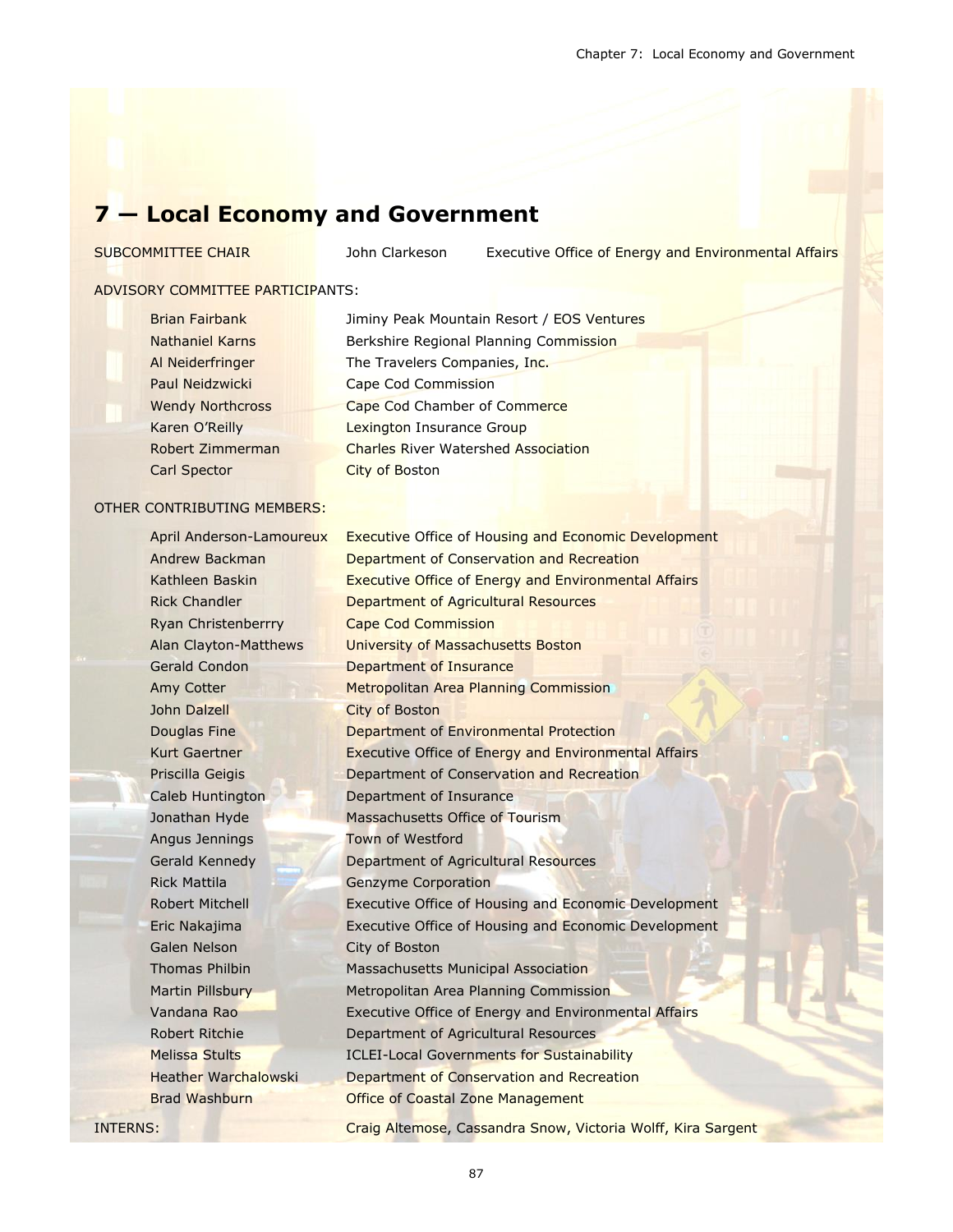# **7** Local Economy and Government

# **Introduction**

As climate change occurs, it will affect many of the features that make Massachusetts attractive—its cities and towns, job opportunities, historic sites and natural beauty. This chapter reviews how predicted climate change may affect key sectors of the Massachusetts economy and government. Some may be near-term impacts while others may create longer -range challenges. The sectors addressed in this chapter include weather-dependent industries such as agriculture, forestry, and fisheries; manufacturing such as computers, electronic equipment, fabricated metal, and machinery; and service industries such as real estate management, tourism and recreation, health care, and higher education. This chapter also provides an overview of the potential impacts on

government and the services it provides, helping citizens to seek "safety, prosperity, and happiness" (Constitution of the Commonwealth of Massachusetts, 1780), and the importance of proper planning, development and siting in the land use section.

The Massachusetts Executive Office of Housing and Economic Development tracks economic activity in Massachusetts, dividing the Commonwealth into seven economic regions: Berkshire, Boston Metro, Cape and Islands, Central, Northeast, Pioneer Valley, and Southeast (See "Top Three Employment Sectors by Region" map below). In each of the seven regions, the health care industry is consistently among the top three employers. Retail ranks among the top three employers in six regions, manufacturing in three regions, and leisure and hospitality rank among top employers in two regions—the Cape and Islands, and the Berkshires.

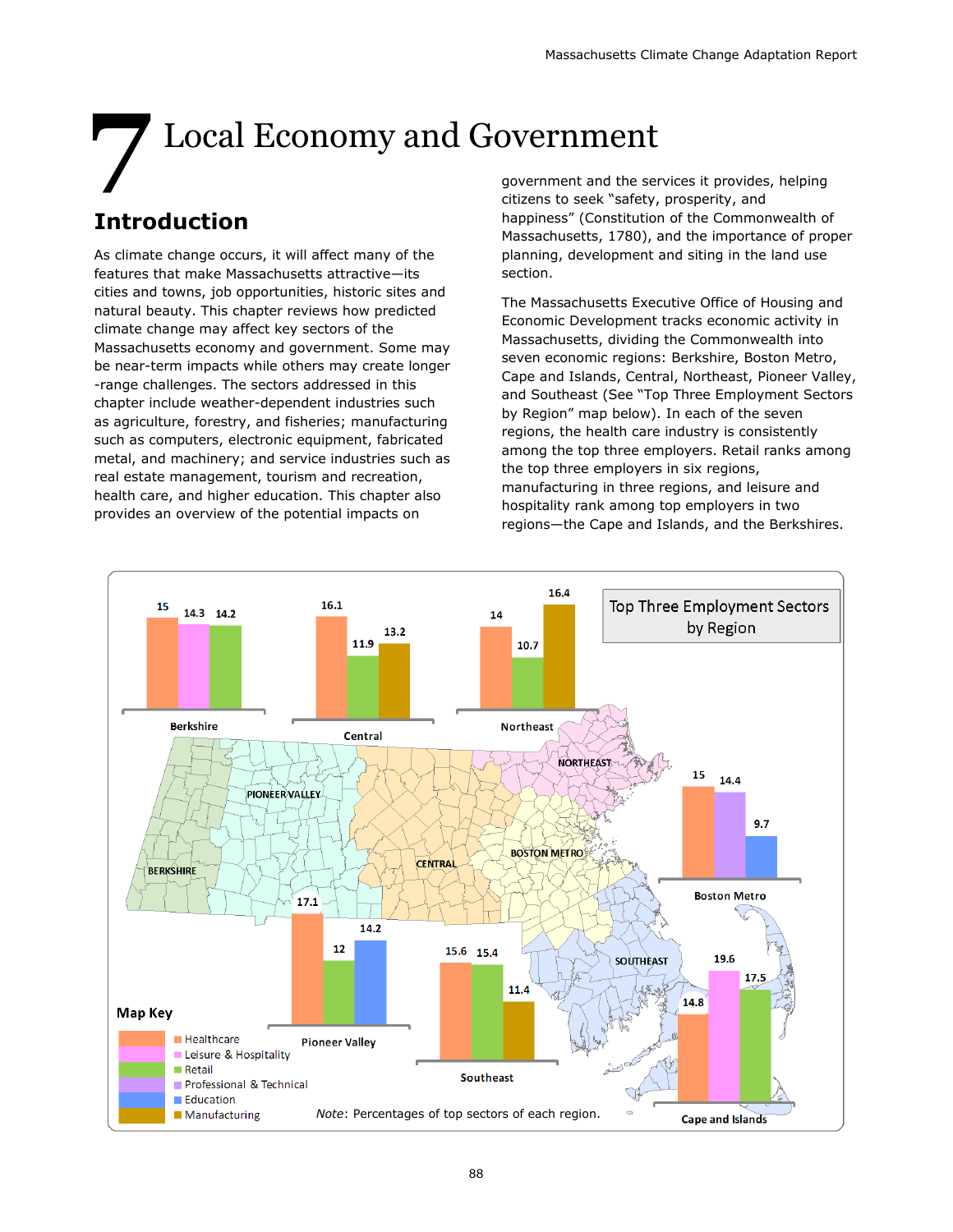Education, among the top employers in Massachusetts, is concentrated in two regions, the Boston Metro and the Pioneer Valley (Nakajima, 2009).

Of the more than 6.4 million people living in Massachusetts, 5.18 million are considered to be of working age and 3.42 million are active in the workforce, either employed or seeking employment (Massachusetts Dept of Labor, 2009). The state ranks fifth in population density among the country's states and territories (U.S. Department of Commerce, 2000). In 2007, approximately 21.2 million travelers visited Massachusetts and spent over \$15.1 billion (United States Travel Industry Association, 2008).

#### **Overall Vulnerabilities**

As discussed in Chapter 2, scientific research indicates that the state's climate will be warmer, the coastline will alter due to sea level rise, and fluctuations in weather extremes will bring more intense rain and ice storms, and greater heat intensity. Although all sectors will be affected by climate change, the impacts will be dependent on geography and the specific characteristic of a sector. For example, variable timing of precipitation events, as well as increased periods of heat and drought, are concerns for the agricultural sector and industrial processes that depend on water.

Should the water shortages predicted for the southwestern states intensify, Massachusetts may become an attractive place for water-dependent operations, including agriculture and manufacturing, resulting in an influx of new residents from the Southwest to New England—reversing a trend prevalent in the 1980s and 1990s. The business-asusual scenario for 2035, as developed by NOAA, predicts that migration to the northern states will increase by 20 percent from 2020-2035 (NOAA,

2009). This will likely result in mounting pressure on water supply management strategies as the competition for water grows between human needs and ecosystem needs.

#### **Economic Opportunities**



Massachusetts is well poised to take advantage of the opportunities that climate change presents by developing new technologies for energy production and use, irrigation techniques, engineering design, and curriculum development. As an emerging economic sector, clean energy is expected to play an increasingly important role in the state's economic growth. In fact, according to a recent study (Clean Edge, Inc., 2010), Massachusetts has already become the leading state on the East Coast for clean energy innovation, investment, deployment, and jobs.

A Massachusetts Clean Energy Center survey of 471 local companies showed that more than 11,000 people were employed in clean energy at the end of 2010, up 65 percent since 2007. Some 3,500 people are employed in manufacturing of energy efficiency products, a growth of 20 percent since 2007, and the fastest growth (67 percent) is in energy storage. Employment in energy efficiency services has nearly doubled, from 1,000 in 2007 to 1,972 in 2010 in just the 69 firms surveyed, which represent only a fifth of energy efficiency services companies in the state. Jobs in solar manufacturing, installation, and services, meanwhile, have more than doubled during this same period.

In terms of future job potential, the clean energy sector will soon be the tenth largest employment group in the state. Renewable energy companies are the fastest growing firms in the state with an expected 30 percent job growth while energy efficiency firms are expected to grow by 25 percent, over three times greater than the next fastest

#### **Wind Turbines at Ski Resorts: Energy Self-Sufficiency and Good Economic Sense**

Ski resorts are constantly upgrading snowmaking capacity and efficiency in order to convert tremendous amounts of water into snow to supplement what nature provides. This effort is ongoing and will increase with predicted climate change of higher temperatures and reduced winter snow cover.

At Jiminy Peak in northwest Massachusetts, a 1.5 MW wind turbine installed in 2007 provides approximately 33 percent of the electrical demands of the resort annually. Winds blow strongest at the site during the winter when power needs are greatest for snowmaking, lifts, and night lighting. During these months, the turbine may provide as much as half of the electrical demand. Wind resource studies conducted by Jiminy Peak showed that the investment pay back was reachable within seven years and it would supply lower cost power for the long-term. The resort is currently investigating the installation of a second turbine.

Early in 2011, Berkshire East completed its wind energy project, making it the first ski resort in the world to be powered entirely by on-site wind generation.

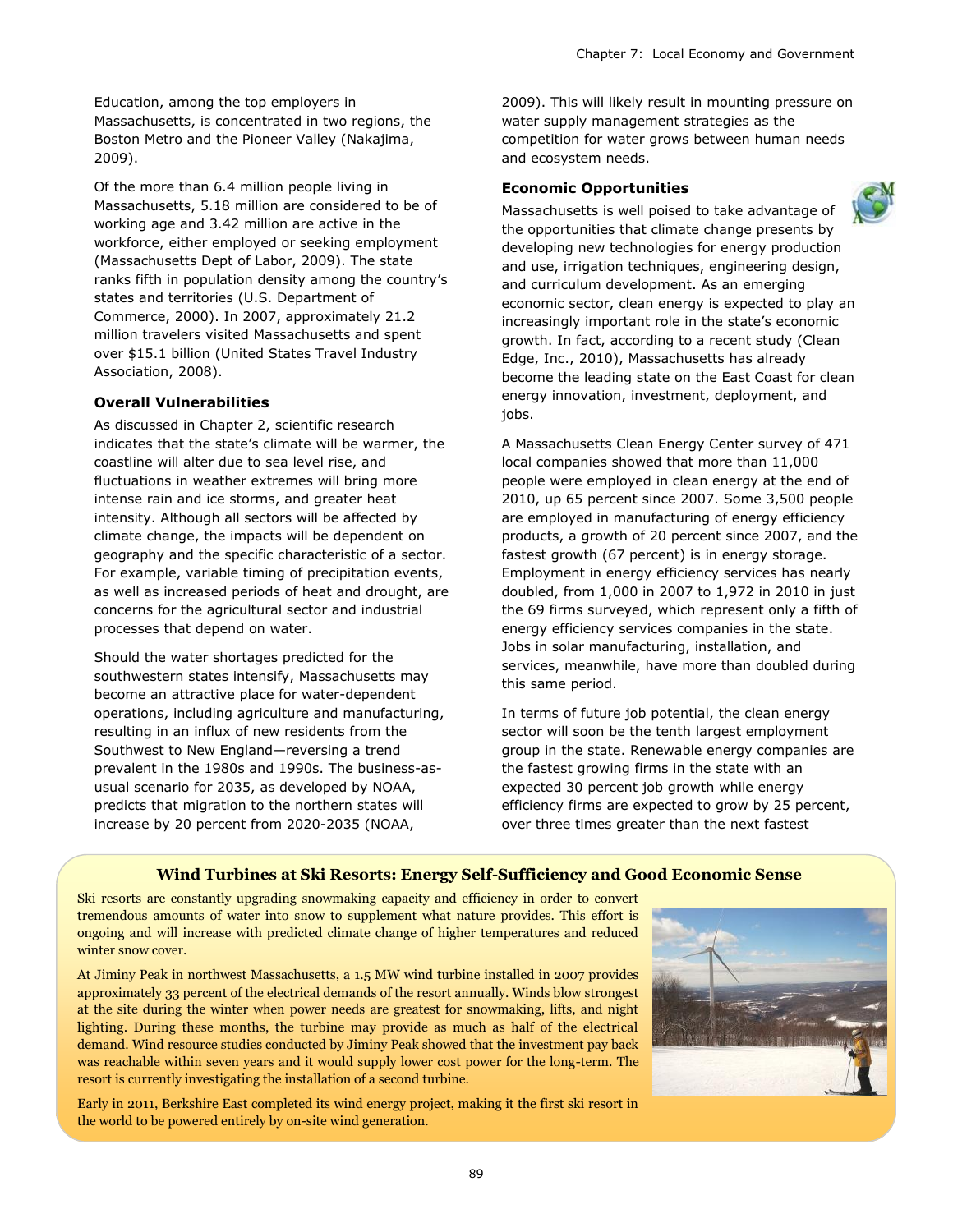#### **December 2008 Ice Storm Affects Business**

A dangerous combination of low pressure, moist air, and cold, powerful winds produced a violent ice storm over the Northeastern states in December 2008. Upstate New York, New Hampshire and northern Massachusetts were most severely affected. Thousands of local businesses were forced to close due to a lack of electricity, heat, sewage, and transportation of necessary supplies. Airports were closed and travel was shut down throughout New England. Delivery trucks could not reach their destinations, slowing commerce dramatically. The loss of sales in combination with property damage from falling branches and ice buildup caused small businesses to lose tens of millions of dollars.

emerging growth sector (Global Insight, Inc., 2007). The Advanced Biofuels Task Force estimated that development of non-food-crop-based alternatives to petroleum fuels could yield 2,500 permanent Massachusetts jobs within the industry by the year 2025, with another 3,700 jobs through indirect spending effects (Commonwealth of Massachusetts, 2008). Policies in the recently released Massachusetts Clean Energy and Climate Plan for 2020 (Commonwealth of Massachusetts, 2010) will help create 36,000 jobs in the State in 2020, including about 13,000 via transportation policies and 23,000 via policies to improve efficiency of energy use in buildings. The estimate for employment from in-state demand for renewable energy in Massachusetts in 2020 is 6,000 to 12,000 full-time jobs.

The potential integration of renewable energy and agriculture could result in the protection of farmland, while reducing or eliminating energy costs to farm operations and reducing the overall demand for fossil fuels. In agriculture, opportunities abound in the research and development of improved pest controls by private companies and academic research laboratories. The development of hybrid crops better able to withstand new pests emerging as a result of climate change could help increase crop resilience and protect farm income. Extended spring and summer growing seasons may improve crop yield and provide opportunities to expand crop varieties. They could also create an economic boon to warmer weather, tourist-based businesses.

In the health sector, climate change will affect human health worldwide. Massachusetts hospitals and universities could address these health effects in their research and teaching. In higher education, continuing research on climate change and adaptive strategies, improved engineering and design, and clean energy alternatives all provide additional opportunities for Massachusetts' economy.

# **Adaptation Strategies**

In response to the vulnerabilities described above, the following pages outline key economy and government sectors and adaptation strategies that will continue to be evaluated and examined in response to potential climate change impacts.

# **Local Economy—Agriculture**

Since colonial days, Massachusetts has maintained an agricultural economy through farming and forestry. Today, farming and agritourism remain central to the economy of many communities. While Massachusetts ranks 43<sup>rd</sup> among all U.S. states in agricultural production, it ranks 14<sup>th</sup> in net farm income per farm operation and fourth in net farm income per acre (USDA, 2007). Six of the state's counties are in the top two percent in the United States for direct sales to consumers.

There are approximately 6,000 farms in Massachusetts, with farmland covering approximately 14 percent of the land mass, or approximately 590,000 acres (USDA, [www.agclassroom.org\).](http://www.agclassroom.org) Although many farms and much of the agricultural land base are devoted to major food crops such as apples, cranberries, vegetables, livestock and dairy products, greenhouse and nursery products such as flowers and ornamental plants are the leading sources of income for Massachusetts farmers. Specialty crops include apples, beans, butternut squash, cabbage, cranberries, corn, dairy products, potatoes, and pumpkins. Many of these are sold directly to consumers through farmers' markets, pick-your-own farms, agritourism, and farm stands.

#### **Impacts and Vulnerabilities**

Relatively small fluctuations in temperature, groundwater, seasons, and pest population dynamics can have dramatic short- and long-term effects on crops.

Increasing temperatures can extend growing seasons, bringing more income opportunities as well as increased operational expenses, including labor, irrigation, and other fixed costs. As higher temperatures and variable precipitation strain water resources, many agricultural enterprises may be challenged to reduce water use by altering irrigation practices. Irrigation demands, and their associated energy costs, may continue to rise as these climatic changes become less predictable. Agricultural water management will also be affected by potential competition from non-agricultural users such as expanding suburban development. With an increase in the potential for flood as well as drought,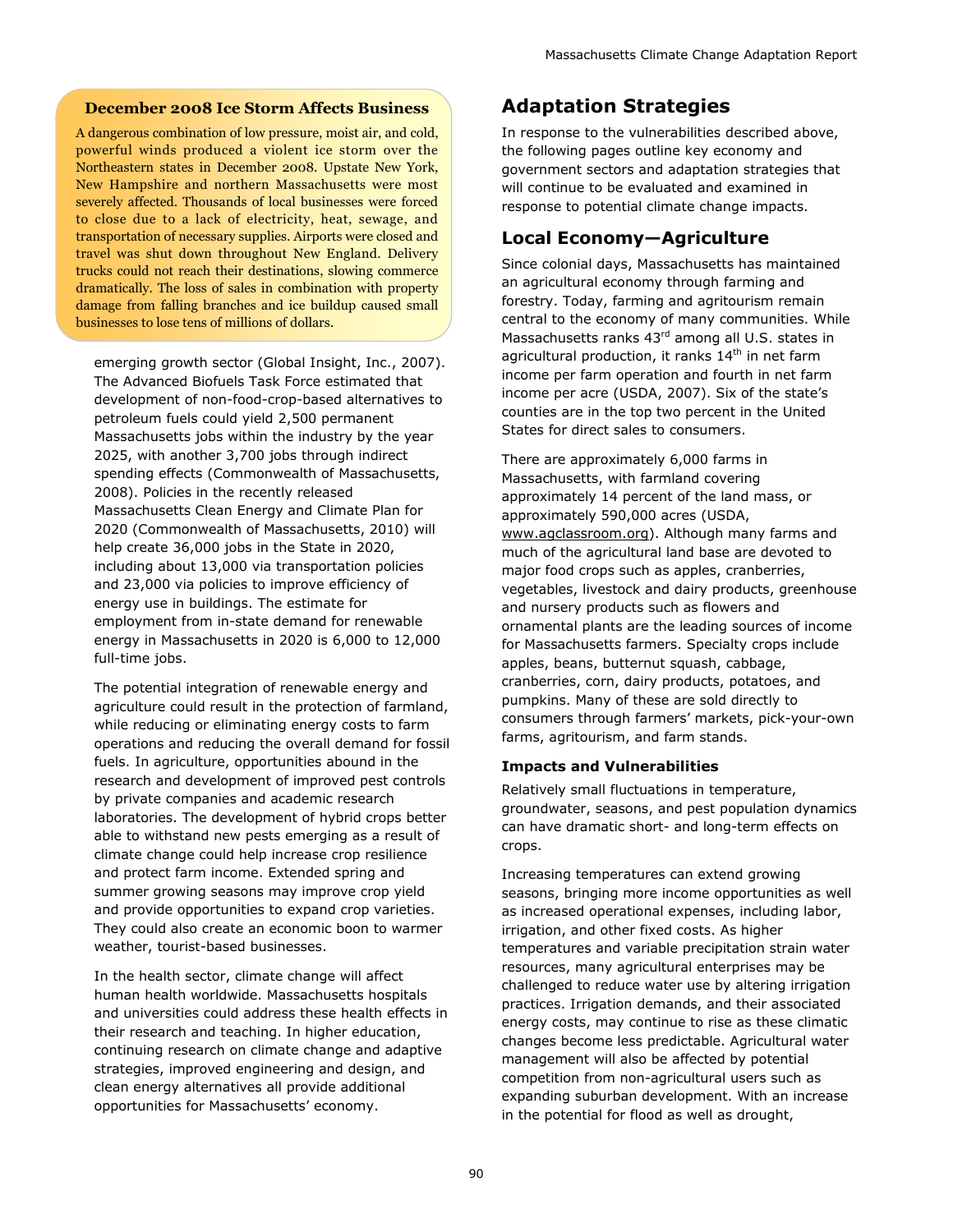increased capture and storage of water may be needed to provide a reliable and continuing source of water for irrigation-dependent crops.

Cranberries generate the largest gross revenue as an individual crop in the Massachusetts agricultural industry (USDA, 2007). With rising temperatures predicted, cranberry farmers are looking to bog management practices in New Jersey for lessons on maintaining successful operations in milder climates (Wick, 2009). With the cranberry production area primarily along the coasts, concerns are growing that sea level rise could cause saltwater intrusion into the groundwater and disrupt bog drainage in low slope streambeds.

Extreme and unpredictable weather patterns will also affect agritourism, a major growth sector. The number one impact on most Massachusetts retail farm sales is weekend weather because it affects the volume of customers coming both to the farm and to regional farmers markets. Climate change may also disrupt the balance between crop pests and diseases and the natural enemies or barriers that control them. Warmer climates enable more insect reproduction cycles in a season, resulting in potentially devastating effects such as the migration and spread of the Hemlock Woolly Adelgid into Massachusetts from neighboring states.

Lastly, a potential threat to Massachusetts agriculture is the sale of productive farmland for other development purposes. This is especially true in a climate change scenario where rising sea level can spur displaced populations from the New England coast and other "climate refugees" to migrate to undeveloped inland areas, such as agricultural lands.

#### 2. Promote the concept of "Buy Local". Approximately 15 percent of the foods consumed in the state are Massachusetts grown. Increasing the consumption of locally grown products reduces the negative effects of shipping agricultural produce. For example, shortening the distance from production to consumption minimizes potential supply disruptions due to storm events, decreases shipping costs, and reduces greenhouse gas emissions from long-distance transportation.

3. Promote urban/community gardening efforts. Urban gardening may help to reduce the heat island effect in larger developed communities, increase consumption of locally grown products, and further reduce the negative effects of shipping agricultural produce.



4. Encourage expansion of improved storage facilities to hold and protect local produce during the growing season and after harvest.

#### **Pest Control**

- 1. Escalate pest monitoring efforts. Consider instituting monitoring and farmer education programs to identify and report harmful pests.
- 2. Conduct research and investigate use of pest controls for changing conditions. Integrated pest management, and the use of herbicides, fungicides, and insecticides will likely be needed to address pests not presently common in Massachusetts. Research by educational institutions and trade groups on organic strategies, as well as training in new pest controls may be needed to improve familiarity of best practices and alternative solutions to emerging pests.

#### **Potential Strategies**

#### **General Agriculture Strategies** *No Regrets Strategies*

- 1. Assess vulnerable crops. Identify major crops and livestock likely to be affected by climate change, and practices that may mitigate these effects.
- 2. Establish technical assistance programs. Develop programs to keep the agricultural community informed about the impacts of climate change, how to adapt to the changing conditions, and alternative agricultural products.

#### *Long-Term Strategies*

1. Shift to alternate varieties or products. Evaluate means to alter farming practices and shift crop preferences to products better suited to greenhouse cultivation or new climate conditions.



# **Figure 8**: *Buy Local Groups***.**

Regional Buy Local Groups connect farmers to their surrounding communities and vice versa.

<http://www.mass.gov/agr/massgrown/buy-locals.htm>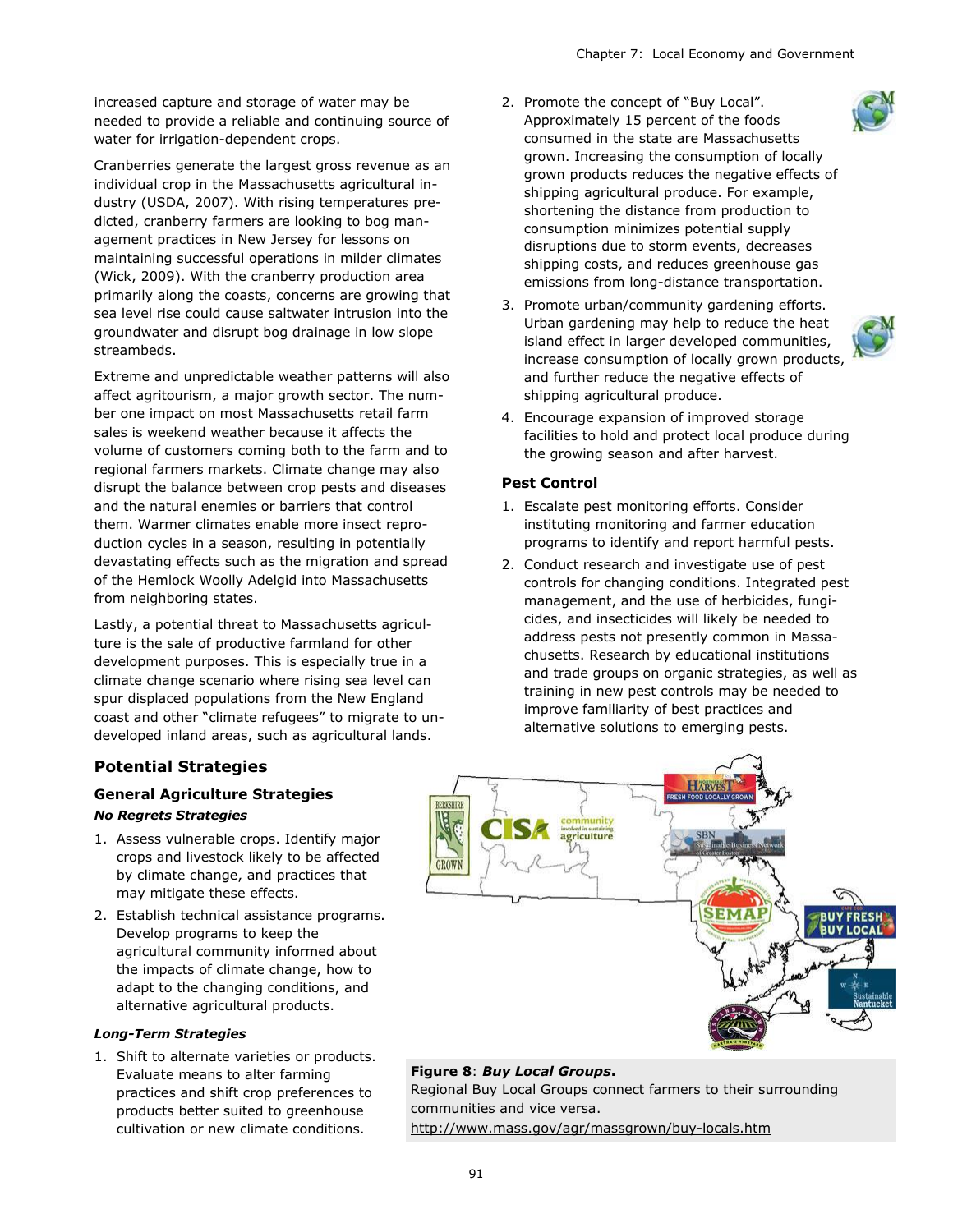# **Crops and Soils**

# *No Regrets Strategies*

Research soils, crop alterations. Enhance analysis of current soils and identify crops better able to accommodate shifting climate conditions.

#### *Long-Term Strategies*

Development of agricultural hybrids. Consider working to develop hardier hybrid crops to help protect crop resilience and, therefore, farm income. More attention may need to be paid to developing disease- and drought-resistant varieties. Research and development of hybrids can be ventures of private growers as well as educational institutions such as the University of Massachusetts Amherst. Private investors may fund research of commercially popular crops.

#### **Agricultural Operations**

#### *No Regrets Strategy*



Develop local alternative energy. Coordinate efforts between state agricultural and energy resources departments to enhance programs encouraging the development of local renewable energy on agricultural lands.

#### *Long-Term Strategies*

- 1. Adjust seasonal labor pools. Consider the need to shift from seasonal employment (college and high school students, migratory harvest workers) to alternate labor pools should longer warm seasons preclude labor pools dependent on academic calendars or shifting harvest seasons.
- 2. Expand crop planting to accommodate extended growing seasons, as feasible.

#### **Water Use**

#### *No Regrets Strategies*

Seek implementation of alternative irrigation practices and install water conservation practices to reduce vulnerability to water supply fluctuations. The U. S. Department of Agriculture's Natural Resources Conservation Services (NRCS) is a leader in helping Massachusetts irrigated farmland benefit from new lower water use technologies.



#### *Long-Term Strategies*

Increase use of storage. With the potential for extreme storm events and reduced summer precipitation, consider increased capture and storage of water to help increase crop reliability. Explore the option of providing farmers with financial incentives to invest in storage capacity.

#### **Sea level rise impacts**

#### *Long-Term Strategies*

Use improved LiDAR elevation data and information on sea level rise to guide cranberry growers who are considering relocation of vulnerable bogs.

#### **Land Use Impacts on Agriculture**

#### *No Regrets Strategies*

- 1. Continue efforts to minimize conversion of protected farmlands to non-agricultural uses.
- 2. Continue farm protection programs. Continue the Department of Agricultural Resources' Agricultural Preservation Restriction Program to preserve and protect farmland in collaboration with local land trusts and with matching funds from USDA (NRCS).

# **Local Economy—Forestry**

More than 63 percent (nearly 3.3 million) of the state's total land area is forested (USDA, 2006). Timberland makes up 2.6 million acres much, of which is under private ownership (Butler, 2006). Concentrated in the central and western counties of Worcester, Berkshire, Franklin, Hampshire, and Hampden, Massachusetts timberland is capable of producing 20 cubic feet of wood per acre per year. In recent years, up to \$845 million in economic activity has been generated annually from the Massachusetts forest products industry, which employs more than 24,000 workers. A total of 92 million board feet are harvested from Massachusetts forests each year, some of which are exported to other states. Massachusetts has 49 sawmills that produce approximately 49 million board feet of lumber each year (Reichel, 2009).

Most of the privately owned forests in Massachusetts are not managed for commodity use. It is estimated that Massachusetts forests support \$15 billion in tourism annually. Forest-oriented wildlife recreation contributes about \$1 billion to the state's economy, of which over a third is attributed to private forests. Active forest management helps to protect more than 350,000 acres of private forested open space, 50 percent more land than the state owns. If tree planting activities are increased to ameliorate the heat island effect in cities, mitigate urban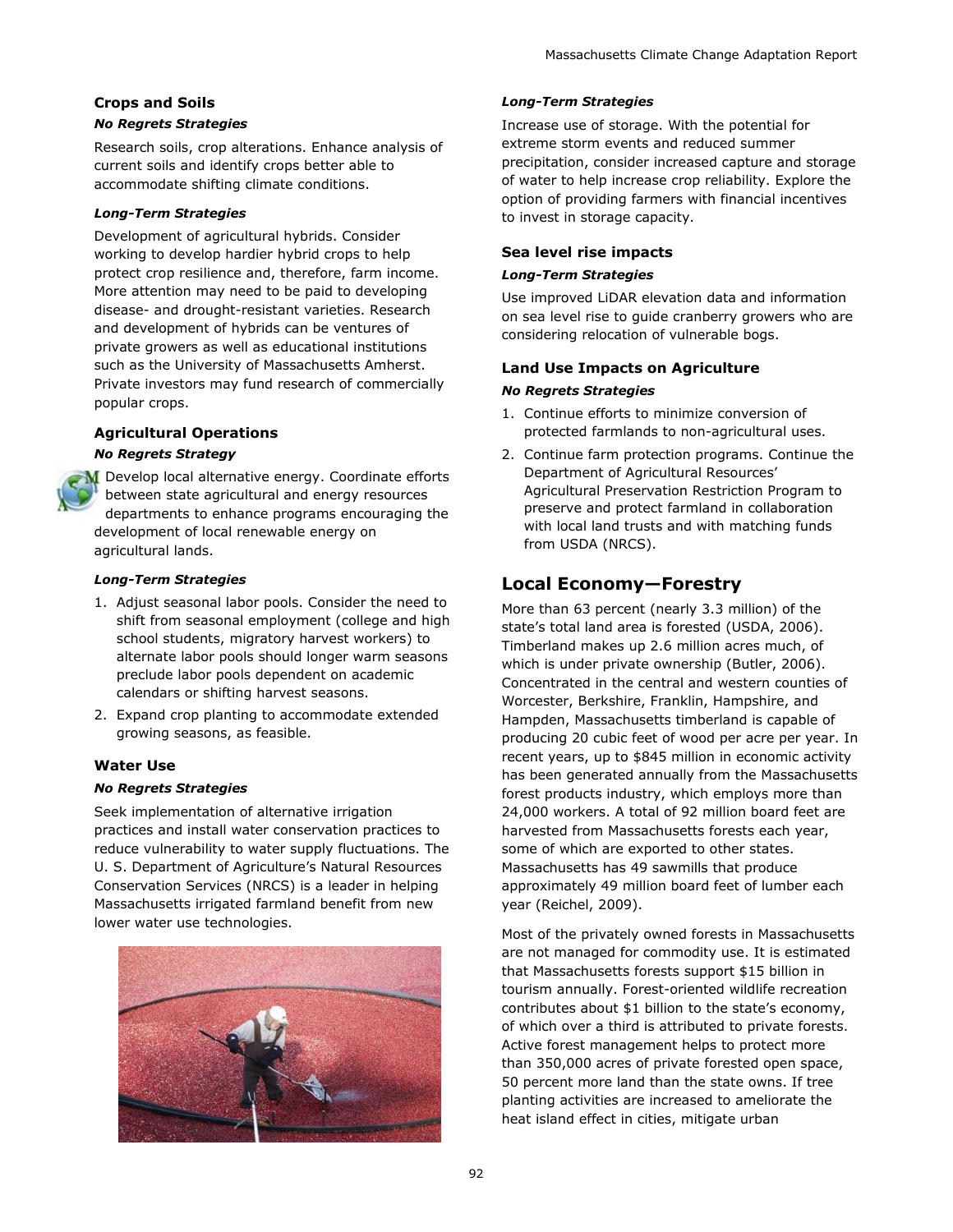

stormwater, and to sequester additional carbon, the increased need for saplings and trees will benefit the state's \$2.6 billion nursery industry, the largest component of the Massa-

chusetts agricultural sector (Riechel, 2009). Forests and trees, in addition to their ecological value, provide climate and nutrient regulation, soil retention, stormwater mitigation, heat island reduction in cities, and natural filtration of drinking water supplies.

#### **Impacts and Vulnerabilities**

Shorter and milder winters can disrupt seasonal schedules foresters rely upon to harvest timber and other forest products on tracts of land where frozen ground is preferable for operating harvesting equipment. Overall productivity may be reduced since operating harvesting equipment in mud is costlier. Warmer temperatures will also impact the time frame during which certain timber harvesting can be conducted—to take into account other ecological considerations such as wildlife species migration and nesting. Warmer temperatures can directly alter the value of forest products by causing an increase of stain in the wood from its sap. This stain, or discoloration, affects the grade of wood and may diminish its market value. More intense rainstorms will increase the costs of erosion control, requiring larger culverts on harvest sites.

Higher temperatures will disturb certain tree species, including spruce, hemlock and sugar maple, and alter the reproduction season of some rare species. Mortality may be much higher in young trees since they are less prone to survive heat and water stress, insect and fungal pests. Warming and the unpredictability of weather patterns may change the window during which certain timber harvesting can be conducted without harming rare species. Increased temperatures and the shorter duration of cold and chilling periods may increase invasive pests and plant diseases, such as the hemlock woolly adelgid (Adelges tsugae), which is far more virulent in southern forests (see case study in Chapter 4). Warmer weather may decrease the ability of certain species to survive and lead to an overall reduction in forest growth in this region. Many southern tree species (including species such as oak and hickory found in the upland central hardwoods forest, the predominant forest type in Massachusetts) could potentially move northward in a warming climate.

Although a relatively small industry in Massachusetts, sap collection for maple sugar products totals about 50,000 gallons with an approximate current value of \$2 million. This significant niche industry relies on a sustained springtime freeze and thaw cycles. Such cycles are expected to become less common, and any sustained warming trend will be troubling for maple sugar producers.

Finally, increased temperatures and a longer growing season can increase aeroallergens, potentially affecting foresters with respiratory conditions and allergies.

#### **Potential Strategies**

#### *No Regrets Strategies*

- 1. Assess vulnerable species. Identify forest types likely to be vulnerable to climate change, and practices that may mitigate these effects.
- 2. Provide technical assistance. Provide foresters with information and support services about how climate change may disturb forests, and impart skills and strategies for keeping forests viable.
- 3. Enhance carbon sequestration. As forests are a very significant carbon sink in Massachusetts, explore strategies that maximize sequestration. Strengthen and develop markets and industries that use harvested wood in long-term products that store the carbon removed.

#### *Short-Term Strategy*

Reevaluate current harvest and natural regeneration practices. Research, educate, and develop incentives to encourage forestry practices that foster regeneration of vulnerable species (such as northern hardwoods) to perpetuate their many benefits. By regenerating species now, the growth of more mature trees will extend into periods when climate change impacts may increase in severity.

# **Local Economy—Fishing and Aquaculture**

Massachusetts is one of the leading commercial fishing states in the U.S. In 2006, gross sales by the Massachusetts commercial fishing industry was \$4.4 billion (U. S. Dept of Commerce, 2006), supporting 83,000 jobs in the state. This revenue includes not only products brought to the pier (landings) but also related sales and employment through processing and transport operations. The industry delivers a broad range of products including scallops, cod, flounder, haddock, lobster, goosefish, whiting, clams, crabs, hake, herring, pollock, squid, swordfish, and tuna.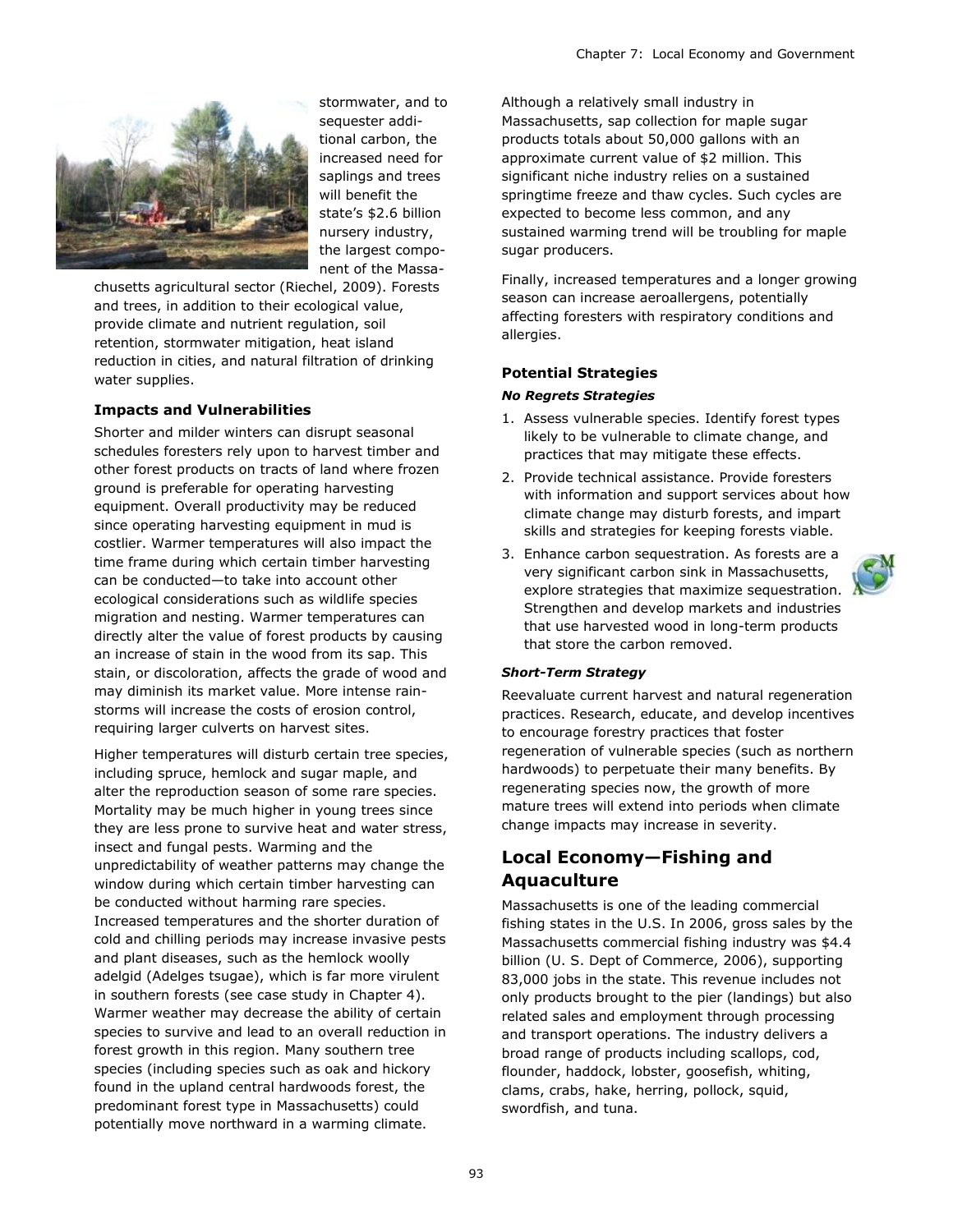The inland and shoreside industry is found mostly in New Bedford, Boston, Cape Ann, and Cape Cod, and produces hybrid striped bass, tilapia, trout, summer flounder, and other finfish. The marine aquaculture industry, found mostly on Cape Cod and the Islands, produces quahogs (hard-shell clams) and oysters, and small quantities of scallops, soft shell clams, and mussels.

Reported sales of marine shellfish topped \$11.2 million in 2007. Altogether, inshore and intertidal shellfish such as soft shell clams, northern quahogs, blue mussels and oysters approximated 29 million pounds and exceeded \$20 million (Murphy et al., 2009). In addition, the surf clam and quahog dredge fishing vessels landed \$1.5 million and \$1.4 million worth of surf clams and northern quahogs, respectively (Massachusetts Division of Marine Fisheries, 2008).

Total landings in 2008, not including dredge fisheries and large pelagic species (such as bluefin tuna), amounted to 530 million pounds, with a value of \$383 million. Just over 10 million lbs of American lobster were landed in 2008 for a value of \$44 million.

Of the New England states, Massachusetts enjoys the highest number of jobs sustained and total sales supported by recreational fishing, with over 6,080 jobs and \$803 million in sales in 2006 (U. S. Department of Commerce, 2008). Recreational saltwater anglers took 4.5 million fishing trips and landed 15 million fish including striped bass, mackerel, summer flounder, cod, haddock, black sea bass, and scup. Saltwater anglers spend \$800 million annually pursuing their sport, including \$200 million from out-of-state participants. For freshwater fishing enthusiasts, more than 500 of Massachusetts' lakes, ponds, rivers and streams are stocked annually with trout, bass, herring, salmon and many other varieties.

#### **Impacts and Vulnerabilities**

As the ocean absorbs carbon dioxide, its pH level drops and it becomes more acidic. This could reduce calcification, a process by which sea creatures create their shells and exoskeletons (Green et al., 2009). These changes would affect mollusks, crustaceans, and some plankton species important to the ocean food chain and to human consumption, leading to a significant impact on the multi-million dollar clam, scallop, finfish, and lobster industries. The species distribution will likely change with warming ocean temperatures and this will alter the abundance and availability of those species vital to commerce and the marine ecosystem. Many commercial fishermen



and lobstermen may need to harvest from other waters or change their target of harvest (Jansen and Hesslein, 2004). A change in the target harvest may then require a change of gear, incurring a considerable expense.

A recorded warming trend in the coastal waters of Southern New England since 1999 has been cited as one reason for the lobster stock in Buzzard's Bay and Long Island Sound to seek deeper waters. As a result, southern New England and New York face a recommendation under consideration by the Atlantic States Marine Fisheries Commission for a substantial cut in landings to protect the remaining population, including a potential five-year ban on lobstering to help restore depleted stocks. Lobster experts have concluded that continued elevated temperatures in the nearshore southern New England and Mid-Atlantic waters will result in a near abandonment of these historically productive areas by lobsters, resulting in a stock that is far smaller than seen in the late 20th century (See [http://www.asmfc.org/\).](http://www.asmfc.org/)

Shellfish aquaculture takes place mainly in the tidal margins. Farmed beds need shallow tidal effects. Some species, notably oysters, require a mix of salt and fresh water for their full life cycles. However, climate change can cause low-lying coastal zones to flood as the sea rises. The resulting new beach or tidal flat areas may not be suitable for aquaculture, or they may not be available at all as the presence of seawalls, roads and other structures may prevent the creation of new shallow water habitats. A shift in the low-lying coastal zones may also threaten the nursery and feeding habitat of other valued fish species. As a result, stocks of bluefish, tuna, cod, haddock, and sea bass typically available for commercial and recreational anglers may be diminished.

Although aquaculture harvesters will incur less gear damage with less ice, overall yield could be affected with changes in food availability and harmful algal blooms (HAB's) such as "red tide". In New England, red tide is the term used to describe a population explosion or bloom of the toxic phytoplankton Alexandrium fundyense. Red tide is an annual occurrence in the Gulf of Maine with distribution and concentration dominated by nutrient availability and weather patterns, both subject to climate change. Shellfish concentrate the toxin, creating a public health risk if consumed, forcing the closure of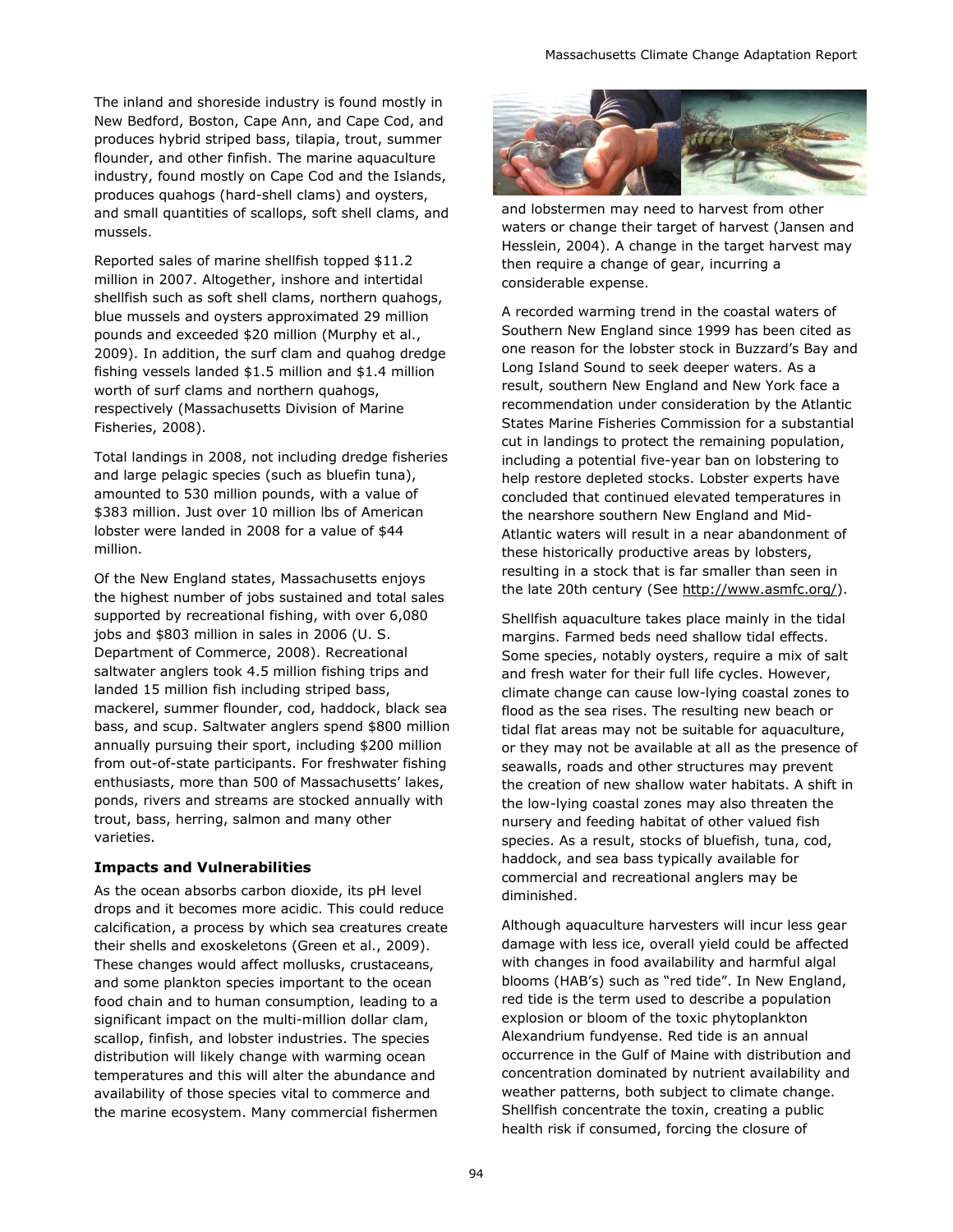productive shellfish areas and affecting harvesters and wholesale and retail shellfish sales.

For freshwater fishing, temperature changes may threaten these fish species, with warmer water temperatures resulting in a reduction of dissolved oxygen in surface waters, which can stress fish habitat (Jansen and Hesslein, 2004).

#### **Potential Strategies**

#### *No Regrets Strategies*

- 1. Assess vulnerable species. Identify species likely to be affected by climate change and practices that may mitigate these effects. This could be done by state and federal agencies, in collaboration with academic researchers and trade groups.
- 2. Provide technical assistance.
	- a. Provide the fisheries and aquaculture sector with information about how each sector might be affected by climate change, and with skills and strategies for keeping fisheries and aquaculture viable pursuits; and
	- b. Provide research assistance to the fishery industry to assist with changes in harvesting processes and targeted fish stocks.
- 3. Conduct research to predict which species of fish might thrive in a changed ocean environment.

#### *Long-Term Strategy*

Invest in good science to understand changes in fish abundance, ensuring that fisheries management evolves over time to address changing conditions.

## **Local Economy—Manufacturing (Computers, Electronic Equipment, Fabricated Metal, and Machinery)**



Massachusetts is home to many manufacturing companies, employing approximately 9 percent of the state's workforce, or about 300,000

workers. The biggest sectors, comprising 85 percent of total manufacturing jobs, include computers and electronics, fabricated metal, food processing, machinery, chemical, printing, plastics and rubber, transportation equipment, paper, and electrical equipment. The remaining smaller sectors include textile mills, furniture, and petroleum and coal.

Ninety percent of Massachusetts' businesses have

fewer than 100 employees and 85 percent are classified as small businesses with 20 employees or fewer. Small businesses employ more than one quarter of the statewide workforce. Although small businesses typically make decisions with a three- to five-year outlook, many employers make decisions that affect their businesses over a longer term on matters such as the selection of facility locations. Larger investor-owned businesses use longer-term time frames when making decisions related to market and product development, particularly research and development.

According to the 2008 Milken Institute State Technology and Science Index (DeVol et al., 2008), Massachusetts was ranked as the top science and technology economy in the U.S. Expanding research of new energy sciences, building design, and infrastructure engineering in Massachusetts will help the manufacturing industry develop an increased resilience to climate change.

#### **Impacts and Vulnerability**

Heavier, harsher storms causing floods will likely have an impact on buildings, energy delivery and transmission, and transportation systems. Manufacturing operations in low lying areas may be exposed to increased inundation. More frequent and extreme weather events may disrupt the supply chain of businesses dependent on raw materials for production. Similar impacts may affect product delivery as firms rely more on speedy transportation of goods rather than stockpiling of large inventories, and they may also affect workers' abilities to get to their job sites. Rising temperatures will increase the need for climate control in the workplace. If water availability is affected by an increased variability in precipitation, water-dependent manufacturing industries will likely be strained.

#### **Potential Strategies**

#### *No Regrets Strategies*

- 1. Protect water as an asset.
	- a. Continue to use market-based solutions to preserve water resources and conserve water;
	- b. Encourage water storage, taking advantage of high rain periods to offset drought periods;
	- c. Expand/promote opportunities for water recycling, including grey water;
	- d. Explore opportunities to coordinate water treatment and energy generation. Locating power plants adjacent to wastewater treatment facilities could partially displace freshwater needs for cooling purposes; and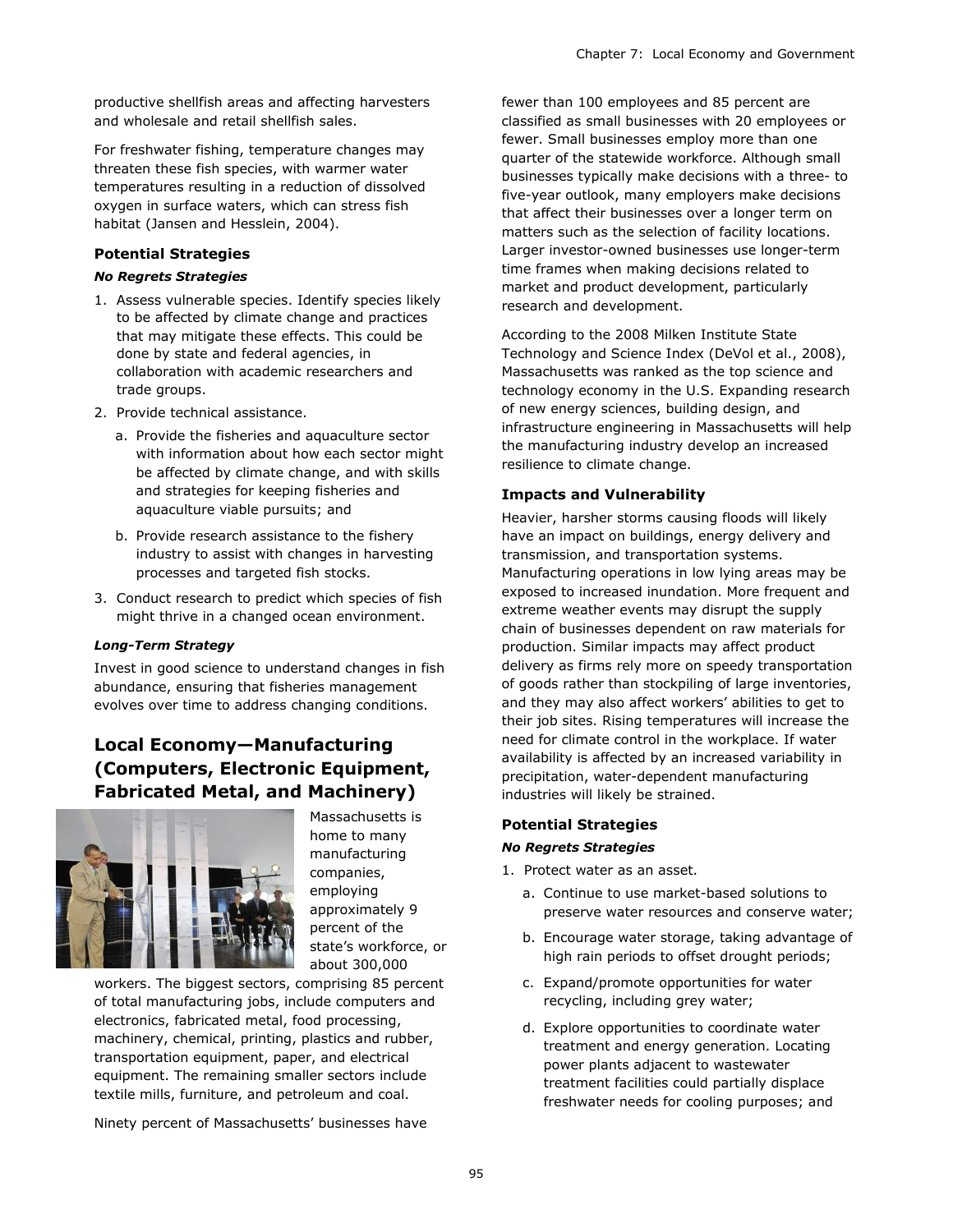e. Seek to reduce water use in energy production by considering alternative technologies, since peak water use in energy production often coincides with periods of high heat and low water availability.



2. Encourage or incentivize conversion to more energy-efficient processes or local renewable energy sources to alleviate dependence on the grid and to protect from power disruptions that can occur during extreme weather events.

3. Support improvements to on-site stormwater management to mitigate heavier rains, especially at facilities in low lying areas.

#### *Short-Term Strategy*

Examine advantages of increasing inventory supplies and identify alternative materials and inventory suppliers to avoid delivery interruptions.

#### *Long-Term Strategies*

- 1. Encourage businesses to incorporate climate change impacts, particularly as data are refined to a sub-state level, into risk assessments and risk minimization strategies.
- 2. Consider long-term location alternatives that avoid or address the impacts of climate change.
- 3. Support building design modifications, such as electrical and HVAC systems, that withstand more frequent flooding and heat waves.
- 4. Consider altering operation schedules to cooler times of day.
- 5. Investigate alternate transportation routes, energy supplies, and communication systems for suppliers, customers, and workers to respond to evolving climate change impacts.
- 6. Establish partnerships with industry and government to facilitate technical assistance to businesses that are adapting to climate change.

## **Local Economy—Service Industries**

This sector includes the insurance, financial services, real estate management, health care, higher education, and tourism and recreation sectors.

Health care and social services are the largest employers, with over 470,000 jobs provided statewide, contributing in excess of \$30 billion toward the state's gross domestic product (GDP) annually. Massachusetts is renowned worldwide for quality health care and attracts an equally global clientele, with two hospitals ranking in the top ten facilities in the nation (Comarow, 2009). A number of hospitals statewide have been designated sole community provider status, offering area residents ready access to many state and federal health

#### programs.

Approximately 200,000 employees in the insurance and financial management industries generate more than \$33 billion annually for Massachusetts' GDP. At \$47.1 billion, real estate management generates the most toward the GDP of any economic sector in Massachusetts and provides jobs for approximately 446,000 people.

Massachusetts is also known for the quality and variety of its educational institutions, attracting students throughout the year, creating approximately 310,000 jobs, and producing just over \$8 billion in GDP.

Massachusetts is home to 20 national parks and historic sites; over 450,000 acres of state-owned forests, parks, greenways, historic sites, lakes, ponds, and reservoirs; and innumerable local parks

and recreational venues, scenic seashores, harbor islands, riverfront



areas, convention centers and resorts. Tourism is a significant economic driver that generated over \$15 billion in direct spending in Massachusetts in 2007 (United States Travel Industry Association, 2008). Massachusetts residents account for one-third of the visits calculated in tourism industry reports, while travelers from out-of-state offer a larger overall contribution to the state's economic health, visiting longer and spending more. The state is a destination for domestic and international travelers throughout the year.

#### **Impacts and Vulnerabilities**

Due to the impacts of climate change, buildings in low-lying and flood-prone areas will become more vulnerable to flooding, and facilities may need increased cooling systems. The insurance industry's income is also dependent on sales and activities in other parts of the country, and not solely on Massachusetts, so climate change impacts in distant areas can have an economic impact on insurance companies headquartered in Massachusetts. Damage resulting from more extreme storm events will initially be borne by the insurance industry, but will ultimately be passed on to policy holders. Insurance payments could increase for flooded property, damaged crops, livestock, spoiled perishable food due to electricity outages, and heat wave-related health insurance losses.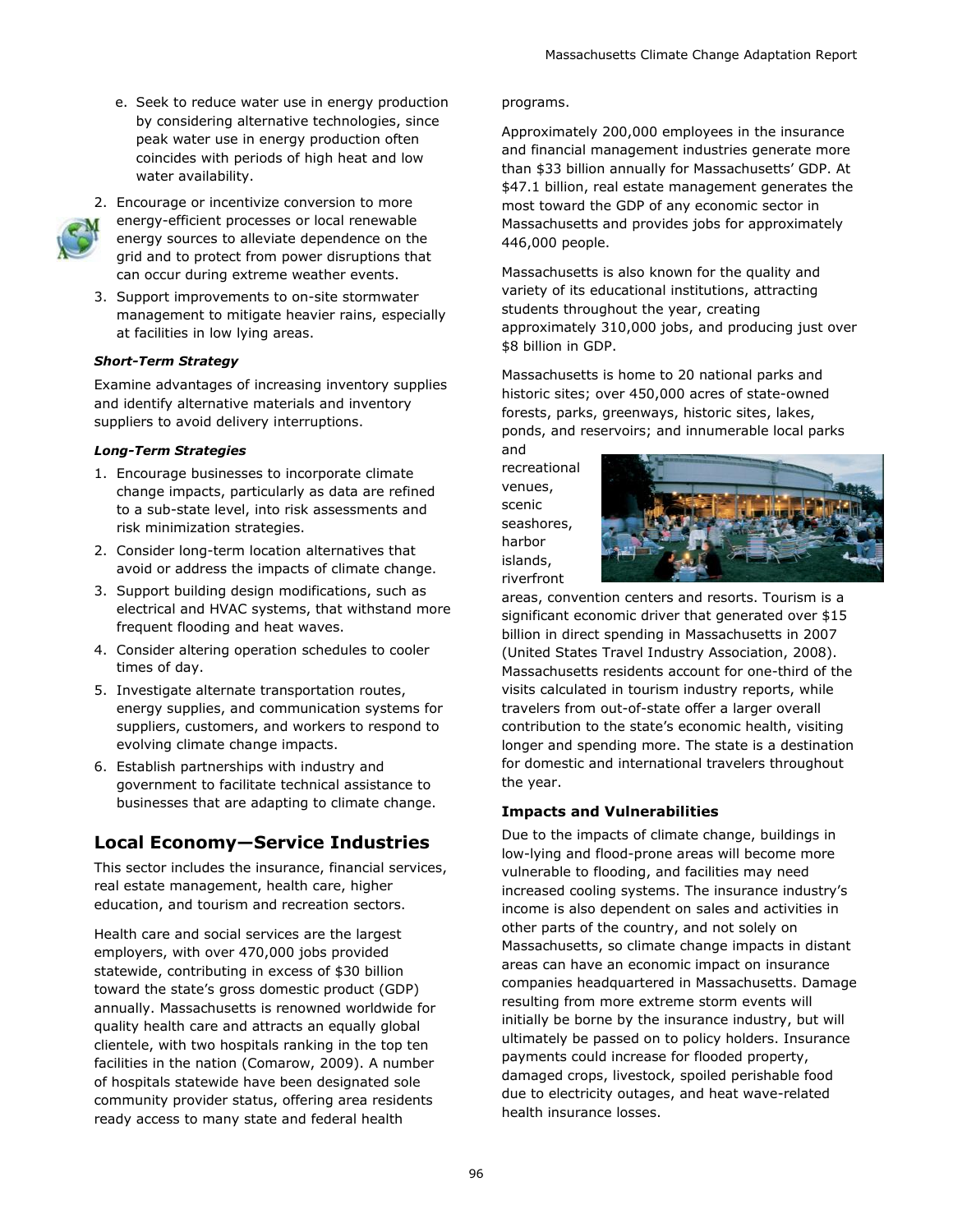Those working outdoors, in sectors such as construction, public works, and parks, may see a reduction in productivity during high heat days. Increases in overall summer temperatures and frequency of heat waves are expected to reduce or slow construction projects due to health and safety concerns for workers.

#### **The SEC and Climate Change**

According to the Securities and Exchange Commission's (SEC) interpretative guidance, companies should evaluate, for disclosure purposes, the actual and potential material impacts of environmental matters, including the physical impacts of climate change on their businesses.

Oceanfront and riverbank resorts may face inundation from rising seas and flooding. Changes in global ocean currents may contribute to stronger hurricanes, putting additional pressure on Massachusetts coastal areas, especially Cape Cod. Real estate values in low-lying areas may drop as the risk of flooding and associated insurance premiums increase. Insurance firms will likely seek higher premiums. The insurance industry can play a particularly critical role in providing disincentives to build or remain in high risk areas, such as coastlines that experience increased storm surges and sea level rise.

Others firms may leave the market, seeking better returns elsewhere. With the Security and Exchange Commission's rules requiring a company to identify the impact of climate change on business or legal developments, insurance companies are likely to pay particular attention to the level of impact risk in both their coverage and investment portfolios.

Should storm events increase, political pressure may mount to encourage additional public financing of these risks in an effort to keep insurance costs low, through government programs such as the National Flood Insurance Program (NFIP). These programs work to reduce flood damage through hazard identification and mapping, effective community floodplain management, and insurance protection for property owners through subsidized insurance premiums (Federal Emergency Management Agency). The result could be taxpayer funds expended to underwrite risky investments and activities in vulnerable areas and indirectly encourage development in flood prone areas.

In Massachusetts, the Fair Access to Insurance Requirements (FAIR) Plan provides insurance to property owners the private market does not cover. Funded by the 400 property and casualty insurance companies operating in Massachusetts, FAIR

provides a safety-net of coverage and has become the leading underwriter on Cape Cod, with over 23 percent of the market. Increasing risk in coastal and inland low-lying areas from more frequent and harsher storm events may not only lead to diminishing coverage by traditional insurance companies, but also a burden on FAIR and NFIP beyond their capacity to provide adequate coverage or to remain solvent in the face of a catastrophic event.

The health care industry is likely to see an influx of patients as well as impacts on operations (e.g., increased flooding risks or increased demand for interior cooling). Massachusetts will continue to be a destination for patients, making overall capacity a potential issue. However, beyond the capacity of the health care infrastructure, additional strain will be

placed upon health care insurers. Should reliance upon health care facilities rise due to increases in vector borne and other diseases, the pressure on health care costs may further complicate cost containment measures and put



even more pressure on insurance premiums. As many of Massachusetts' hospitals and universities promote research and teaching, they are poised to take on research and treatment of climate-related health impacts.

The tourist industry will potentially face a decline in water availability. Many hotels have already adopted conservation measures to reduce water use and associated costs.

The need to seek relief from heat may increase popularity of recreational activities, such as beach and waterfront activities. Climate change may result in a longer warm weather tourist season, but the associated increases in operation budgets will have to be sufficient to make the extended season economically viable. With a longer tourism season, employers may need to shift from their traditional seasonal labor pool comprising students and migratory workers to more permanent employees.

Warmer temperatures may limit traditional outdoor winter activities such as skiing, snowmobiling, and ice fishing. Less ice cover on lakes reduces the number of days available for ice fishing and increases the risk of accidents. To maintain a full ski and snowboard season, ski areas will need to increase snowmaking operations, thus increasing their operational costs and requiring more demand on water and power. While the fall foliage season attracts many visitors, rising temperatures will also put the colorful sugar maple at risk (Case, 2005).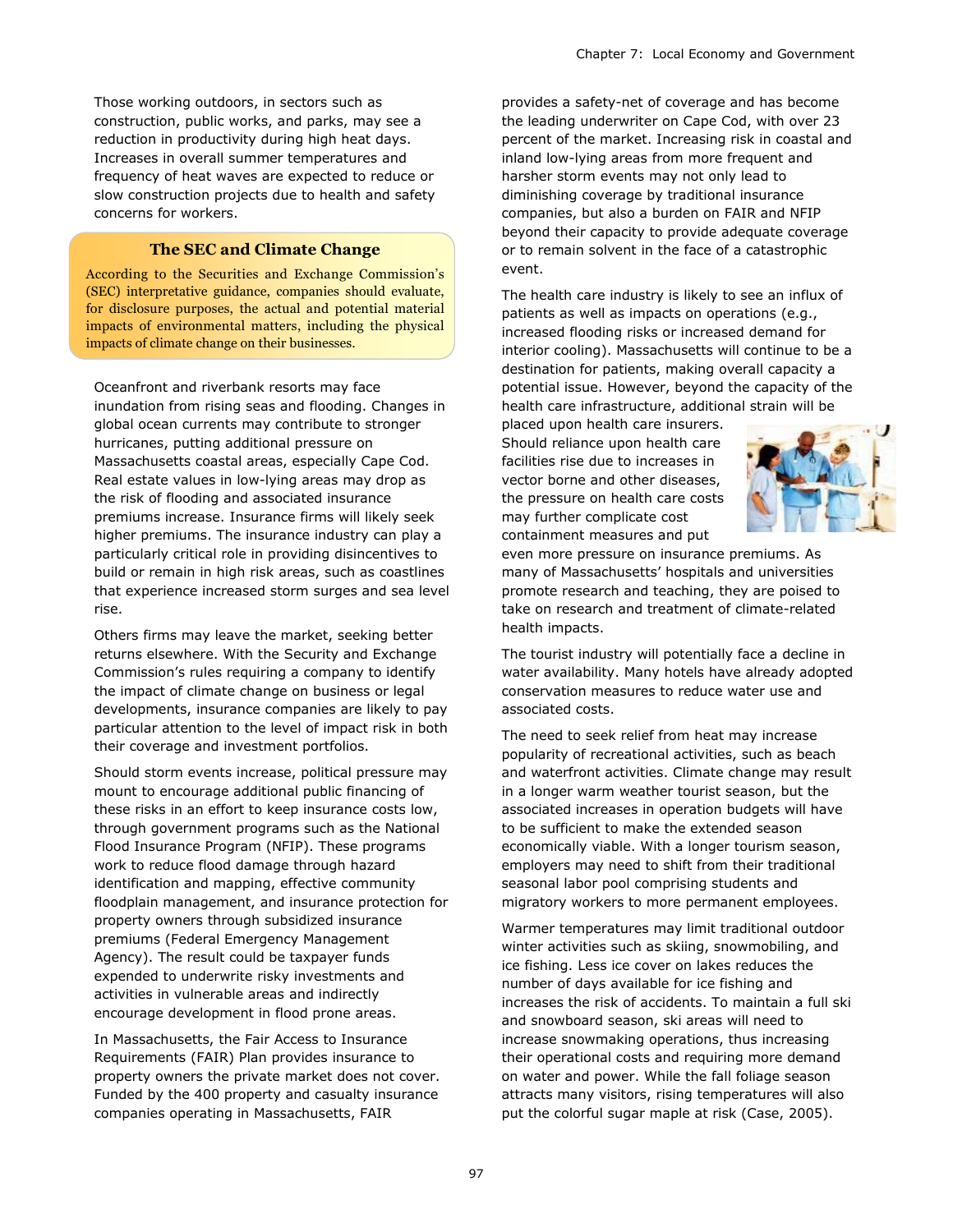#### **Potential Strategies**

#### *No Regrets Strategies*

- 1. Improve elevation data. To better predict and delineate areas of risk, use elevation assessment tools such as LiDAR to help inform decisions on siting.
- 2. Provide outreach and educate public and private employers about Occupational Safety and Health Administration requirements regarding employee protections in times of high heat.
- 3. Increase emergency preparedness for cold weather accidents.
- 4. Evaluate the impacts of the true cost of risk over time, and consider revising mortgage banking formulas to better reflect the risk. The mortgage qualification process currently takes only the first year of insurance premium into account, rather than the likely rise in a premium due to an increasing risk scenario over time. Alternate pricing strategies, such as a three-year rolling average of insurance costs to forecast future premiums, may produce better lending evaluation criteria when reviewing mortgage applications for both commercial and residential borrowers.

#### *Short-Term Strategies*

- 1. Continue to promote and enhance water conservation efforts to reduce occurrences of water shortages.
- 2. Increase and expand the focus on emergency preparedness, particularly in areas predicted to experience the greatest impacts.
- 3. Assess the ability to address health care capacity needs in potential areas of flooding, extreme heat, or poor air quality. Establish alternatives to avert temporarily overwhelming local health care facilities.

#### *Long-Term Strategies*

- 1. Improve science and research on prevention and cures of vector borne diseases that are predicted to increase with climate change (See Chapter 5 on Health and Human Welfare for more information).
- 2. To address potential changes in seasonal labor pools due to longer warm weather climate,
	- a. develop new labor pools for tourist attractions through broadened training opportunities and outreach; and
	- b. consider altering staff deployment and staff funding to tourist sites of consistent high use.
- 3. Encourage employers of outdoor workers to shift work schedules to cooler times of day whenever possible, including possibly extending break

periods at midday to avoid times of highest heat.

- 4. Evaluate benefits and consequences of altering snowmaking strategies at enterprises dependent on snow cover, by making more snow during colder weather and stockpiling snow for later use.
- 5. Reevaluate the Federal Emergency Management Agency's (FEMA) role in providing insurance in vulnerable areas to improve alignment of potential risks of development with climate change impacts.

### **Local Economy—Cultural Resources**

Massachusetts cultural resources are an important part of the state's, New England's and the nation's unique cultural heritage. A variety of cultural repositories exist across the state, such as

- libraries, archives, historical societies, museums, and city and town halls, which house culturally significant objects such as literary collections, special and rare collections, manuscripts, historical archives, municipal records, and artifacts;
- historic sites or areas, such as Local, State, and National Historic Districts and archaeological sites yet to be studied;
- ethnographic resources, areas and objects with unique cultural meaning for specific ethnicities or population groups, such as Native American Sacred Grounds; and
- public recreational areas such as parks and beaches, which may also contain outdoor sculptures as well as historic artifacts.

#### **Existing Resources**

These resources are managed by a variety of governmental, private, and nonprofit organizations, such as the Board of Library Commissioners, the Massachusetts Archives, the Massachusetts Historical Commission, the Department of Conservation and Recreation, municipal governments, historical societies, museums, private boards, Native American Tribes, and other ethnic groups.

#### **Impacts and Vulnerabilities**

Many cultural resources are vulnerable to climate change because of their location and fragility. There are many specific climate change impacts on these resources:

- Sea level rise may flood sites in coastal floodplains;
- Rising temperatures may make it too hot to visit sites without climate control capabilities;
- Rising humidity may damage archives and library, museum, historical society, and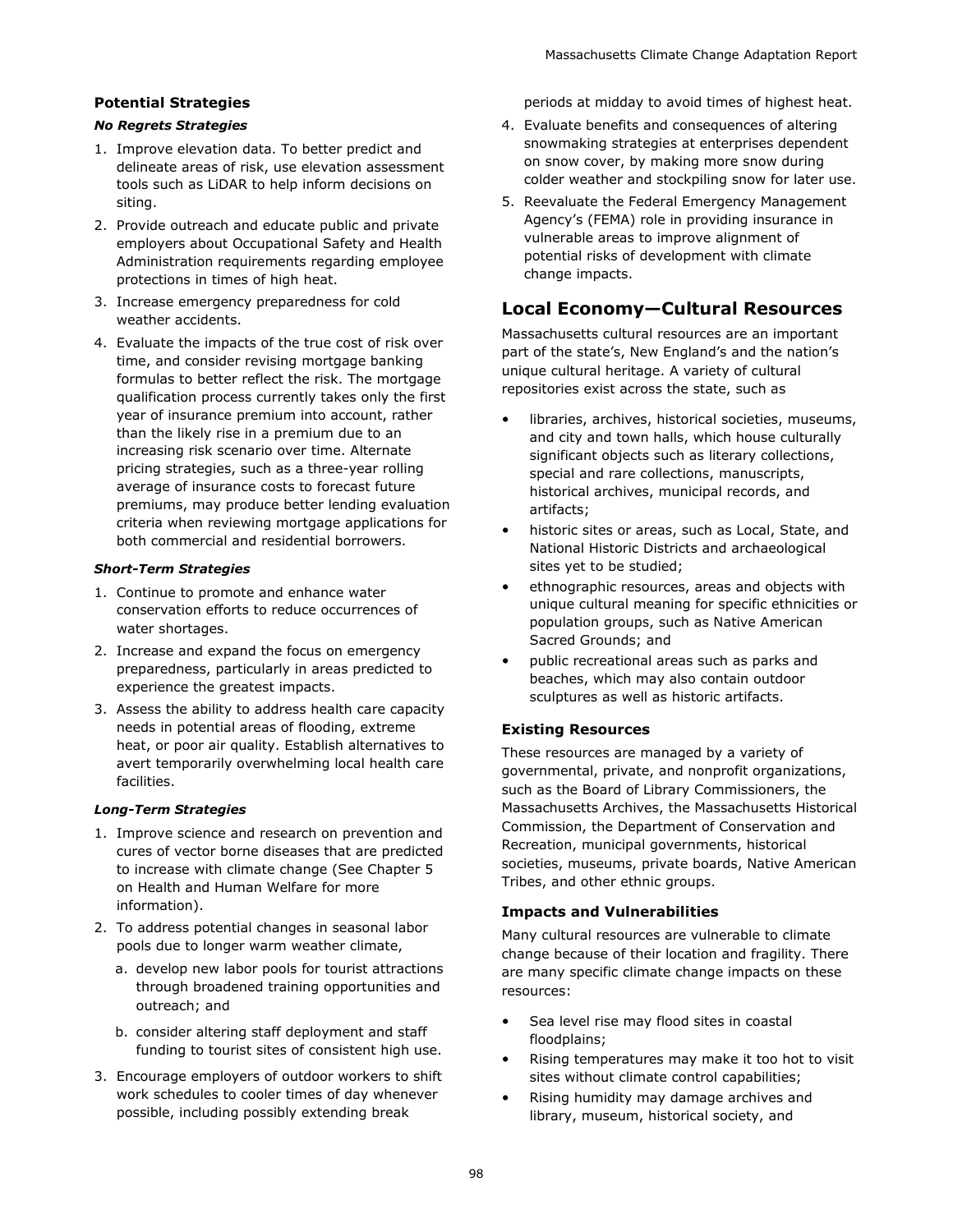municipal collections and place increased burden on climate control systems;

- Increased precipitation and floods may completely inundate sites or damage the structural integrity of historic buildings, archives, libraries, museums, and historical society collections;
- Increased extreme weather events may damage fragile historic buildings, archaeologically and ethnographically significant sites, libraries, museums, archives and their contents;
- Changing growing seasons and rising ocean temperatures may affect culturally significant species—such as lobsters, cod, blueberries, cranberries, and sugar maples; and
- Ocean acidification may damage underwater archaeological sites along the continental shelf, including shipwrecks and Native American sites.

#### **Potential Strategies**

#### *No Regrets Strategies*

- 1. Structural reinforcement. Consider improvements to the structural stability, water drainage systems, and weatherproofing of culturally significant sites as part of capital improvement projects.
- 2. Incorporate climate change vulnerabilities and adaptation strategies into the decision-making process related to maintenance, structural reinforcement, studies and funding, relocation of threatened objects, and landscaping of cultural sites.



- 3. Investigate installation of year-round climate control capabilities, including natural site climate control capabilities such as tree cover and vegetation, and re-examine the thermal properties of buildings to increase resilience and reduce greenhouse gas production.
- 4. Prepare historic landscapes for drought by planting drought-resistant native plants to reduce water needs.
- 5. Cultural resource property managers may coordinate among themselves and with emergency management organizations such as Massachusetts Emergency Management Agency (MEMA), FEMA, and COSTEP-Massachusetts (Coordinated Statewide Emergency Preparedness) to assess resource vulnerability and develop plans for resilience.

#### *Short-Term Strategies*

1. Prioritize sites for study. Identify and focus research efforts on historical, archaeological, and ethnographically significant sites that are most vulnerable to sea level rise and climate change.

2. Maintain and develop emergency management plans in conjunction with MEMA and FEMA. Reexamine and strengthen existing or create new emergency management plans for cultural resources based on identified new potential impacts.

#### *Long-Term Strategies*

- 1. Consider enhancing monitoring and recordkeeping of the type and extent of existing vegetation at cultural resource sites to monitor any effects of climate change.
- 2. Investigate developing and implementing a plan to digitally record as many artifacts, collections, and sites as possible, prioritizing by level of risk to damage or destruction.

#### **Government**

Government at local, state, and federal levels face many of the same challenges as other sectors, such as facility siting, energy use for worker comfort, health risks to employees, sea water infiltration into groundwater supplies, and transportation mobility issues. Collaboration between government, education, and business is vital to effective climate change adaptation.

#### **General Impacts and Vulnerabilities**

Harsher weather events can include flooding from rains or coastal storms, extended heat periods, and saltwater infiltration of water supplies. As greater exposure to such vulnerabilities is likely to increase, emergency preparedness will take on added importance.

Structures such as buildings, roads, bridges, and dams that exist along rivers, the seashore, and in other vulnerable areas are more likely to be impacted from sea level rise and storms. Low income and vulnerable populations will disproportionately suffer the effects of extreme events, be leastequipped to adapt, and likely rely more heavily on government for support and relief. Of great risk to local government is its fiscal vulnerability, as damage to private property due to climate extremes may result in a reduction of the municipal tax base, while at the same time call for an increase in services for vulnerable populations, emergency response, and public and private infrastructure maintenance upgrades or replacement.

Government often provides a vision and planning effort that precedes action (Heilbroner, 1992). The need to be ready for an uncertain future requires leadership and decision-making about infrastructure, land, emergency response procedures, and many other components of modern social interaction.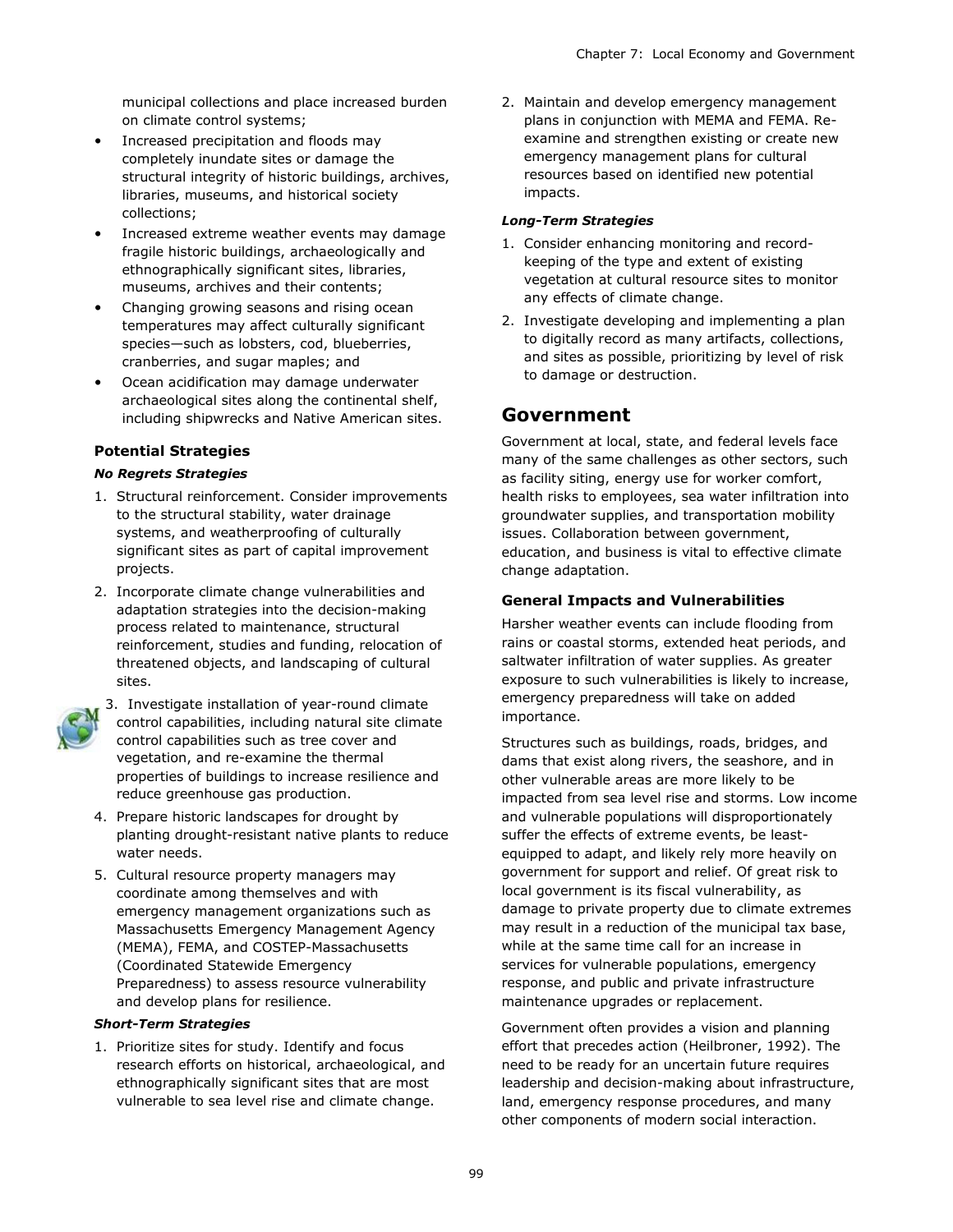Government, however, cannot provide such leadership in a vacuum. By enhancing existing alliances with trade associations, the insurance industry, worker unions, and institutes of higher education, government can foster improved climate change readiness in its own service to constituents as well as to each economic sector.

#### **Potential Strategies**

#### *No Regrets Strategies*

- 1. Consider vulnerable populations during emergency planning efforts, including potential relocation options. This may include the following strategies:
	- a. In the wake of extreme weather events, assist employees with alternate transportation to job sites;
	- b. During temperature swings, plan to accommodate an increased demand for health and safety services; and
	- c. Encourage good neighbor advisories and institute cooling centers during heat waves.
- 2. Continue, and enhance as necessary, maintenance efforts on roadways and bridges to avoid washouts and increase vegetation along roadways and bridge embankments to hold soils on sloping areas.

#### *Short-Term Strategies*

- 1. Continue sponsoring climate change data collection and research as budgetary constraints allow.
- 2. Research and develop new products and engineering strategies to build climate change resilience.
- 3. Evaluate and implement changes in procurement, grant criteria, engineering standards, building codes, and zoning, as precautionary measures to reduce vulnerability to climate change impacts.
- 4. Collaborate with trade associations and the insurance industry to develop specification improvements that ensure building and



infrastructure designs are more resilient to climate change. Examine development of a building-and-design education curriculum that incorporates planning for climate change.

5. Consider possibly amending Chapter 41, Section 81D of the Massachusetts General Laws to require inclusion of a climate change impact assessment and establishment of mitigation strategies in community master (comprehensive) plans.



6. Incorporate evaluation of climate change impacts into Massachusetts Environmental Policy Act (MEPA) (required by the Massachusetts Global Warming Protection Act of 2008) and other permitting processes, as these could facilitate consideration of climate change impacts in the development/redevelopment process.

#### *Long-Term Strategy*

Target infrastructure funding to assist in redirecting development toward less vulnerable areas.

## **Government—Enhance Emergency Preparedness**

Emergency preparedness resources have evolved over time based on the demands of past emergencies and storm events. The scope, magnitude, and frequency of historic emergencies have served as the basis for the design and development of our current emergency preparedness infrastructure. As noted, storm-related emergency situations are expected to become more frequent and intense, and, with changes such as sea level rise, many areas that previously escaped storm impacts will now be vulnerable.

For the purposes of this assessment, the public safety sector has been viewed through the lens of emergency management. Emergency management is divided into four phases: preparedness, response, recovery, and mitigation.

#### **Existing Resources**

The overall emergency management strategy involves all levels of government, with an overarching concept of one level of government supporting another, e.g., federal government supporting the states, and states supporting regional and local entities. Typically, when the emergency management capacity of a lower level of government is exceeded, support is requested and provided by the next higher level of government. This planning and implementation model has generally worked well and has been enhanced with the requirements established by the National Incident Management System.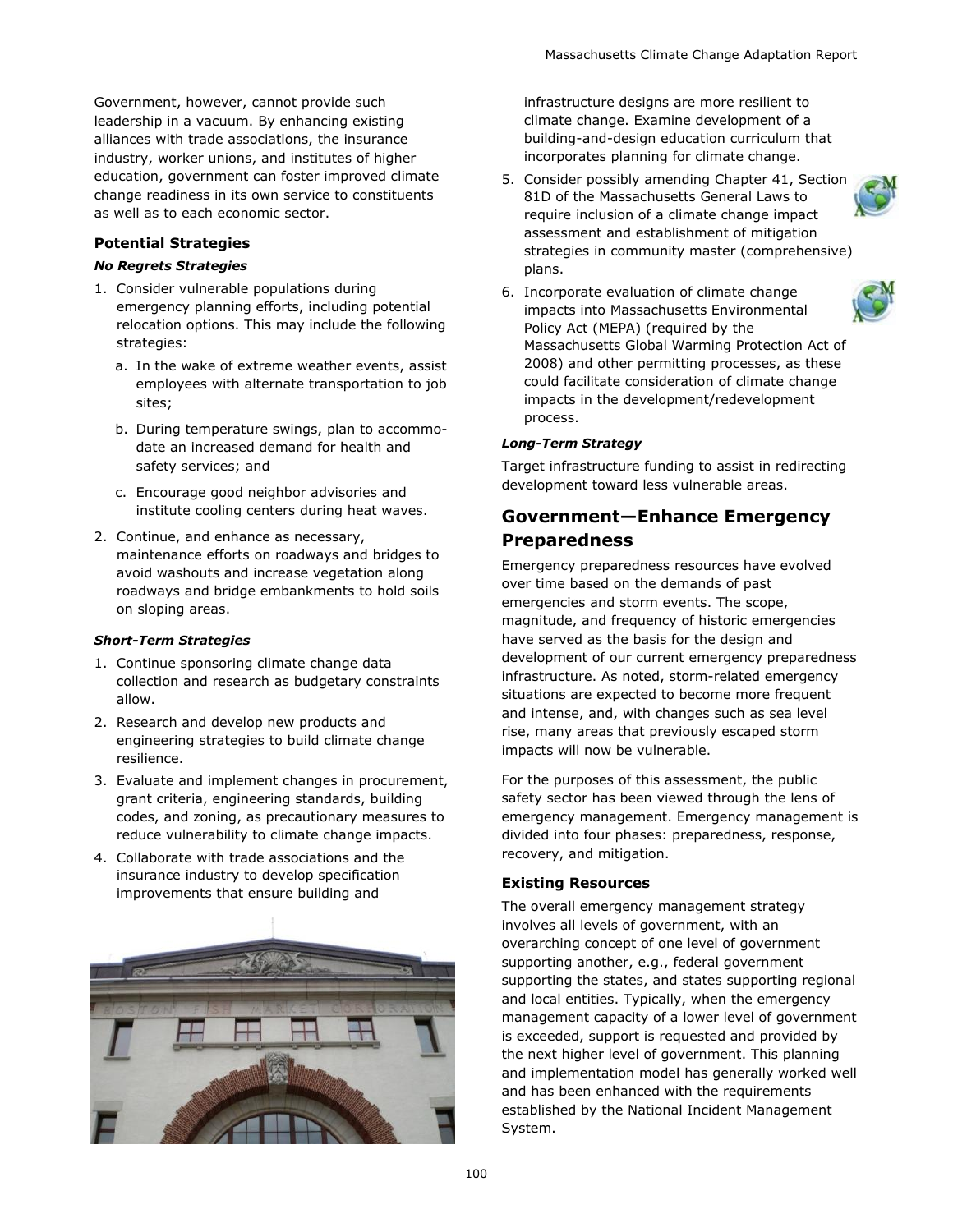#### **Impacts and Vulnerabilities**

Since September 11, 2001 and the major storm events that hit the Gulf Coast region in the last decade, emergency management professionals have recognized how easily and quickly response and recovery capacity can be exceeded at all levels of government. These lessons can serve as the starting point for enhancing future emergency management capabilities in order to respond to the increased frequency and intensity of extreme weather events expected from climate change.

#### **Potential Strategies**

- 1. Update MEMA databases and maps. During emergency response and recovery phases, MEMA serves as the state's emergency operations center (SEOC). The SEOC is the focal point for all agencies and organizations that provide response and recovery activities, as well as the information source for the Governor's Office during emergency situations. Recent storm events and exercises have revealed areas in mapping and information systems that need to be updated and enhanced. As these efforts move forward, the potential impacts from climate change should be factored into the scopes of work for enhancing these systems, which will include getting support from state agencies such as the Massachusetts Department of Transportation (MassDOT) and DEP.
- 2. Update the State Risk Assessment Inventory. Based on predicted increases in areas subject to flooding and coastal storm flowage (e.g., expanded "A" and "V" zones), the State Risk Assessment Inventory should include an accurate list of at-risk government facilities and resources.
- 3. Update the State Comprehensive Emergency Management Plan to recognize the potential for climate change to influence the severity and frequency of a range of natural and technological hazards (flood, severe weather, drought, water contamination, etc.). Update and revise hazardspecific annexes and plans, referencing mapping and technical data with regard to climate change research.
- 4. Expand the scope of the State Hazard Mitigation Plan. This plan is routinely updated and submitted to the federal government to support funding requests for various mitigation projects that enhance the preparedness of government/public facilities to withstand future storm events and reduce damage potential based on historic experiences. Future plans should consider factoring in expected vulnerabilities from climate change impacts. This may require federal approval to allow flexibility in Hazard Mitigation programs,

since federal requirements are prescriptive and could limit hazard mitigation projects designed to address climate change impacts.

- 5. Design and implement coordinated education and outreach efforts to increase awareness of the cost savings and public safety benefits of hazard mitigation, enhanced preparedness planning, and other projects that will assist communities and state agencies with climate change adaptation. Assistance programs to help municipalities develop debris management plans comprise one of several areas where local officials need both education and technical assistance.
- 6. Continue assessment of emergency responses. Since extreme weather events are predicted to occur more frequently, it is important to ensure that various sectors (such as the energy sector) have the capacity to respond to these events. Emergency management plans should be updated to account for predicted climate change and impact on delivery systems should be evaluated. Maintaining a database of available equipment parts to facilitate sharing during an emergency, and increasing replacement budgets and material stock should be considered.
- 7. Increase capacity to address emergencies by facilitating greater cooperation and sharing of resources and expertise with the business community, forestry sector, and the tourism industry at a regional scale.
- 8. Continue assessment of emergency equipment, supplies, and evacuation facilities.
- 9. Practice the execution of communities' emergency action plans, involving local nongovernmental organizations for support, staffing, and building constituent support.
- 10.Establish support mechanisms to ensure overall preparedness to meet increased demand on local public works and emergency response staffs due to more extreme weather events.

# **Government—Improve Planning and Land Use Practices**

Difficult societal decisions lie ahead regarding options and alternatives for reducing risk to public infrastructure, private property, natural resources, and human safety and welfare. Public discussions and deliberations can be initiated now to develop criteria, set priorities, and establish or modify policies to determine where protection should be advanced and where managed retreat may be more prudent. Future risk and costs can be minimized for new development and redevelopment through the careful siting and inclusion of design standards that account for higher sea levels and more intense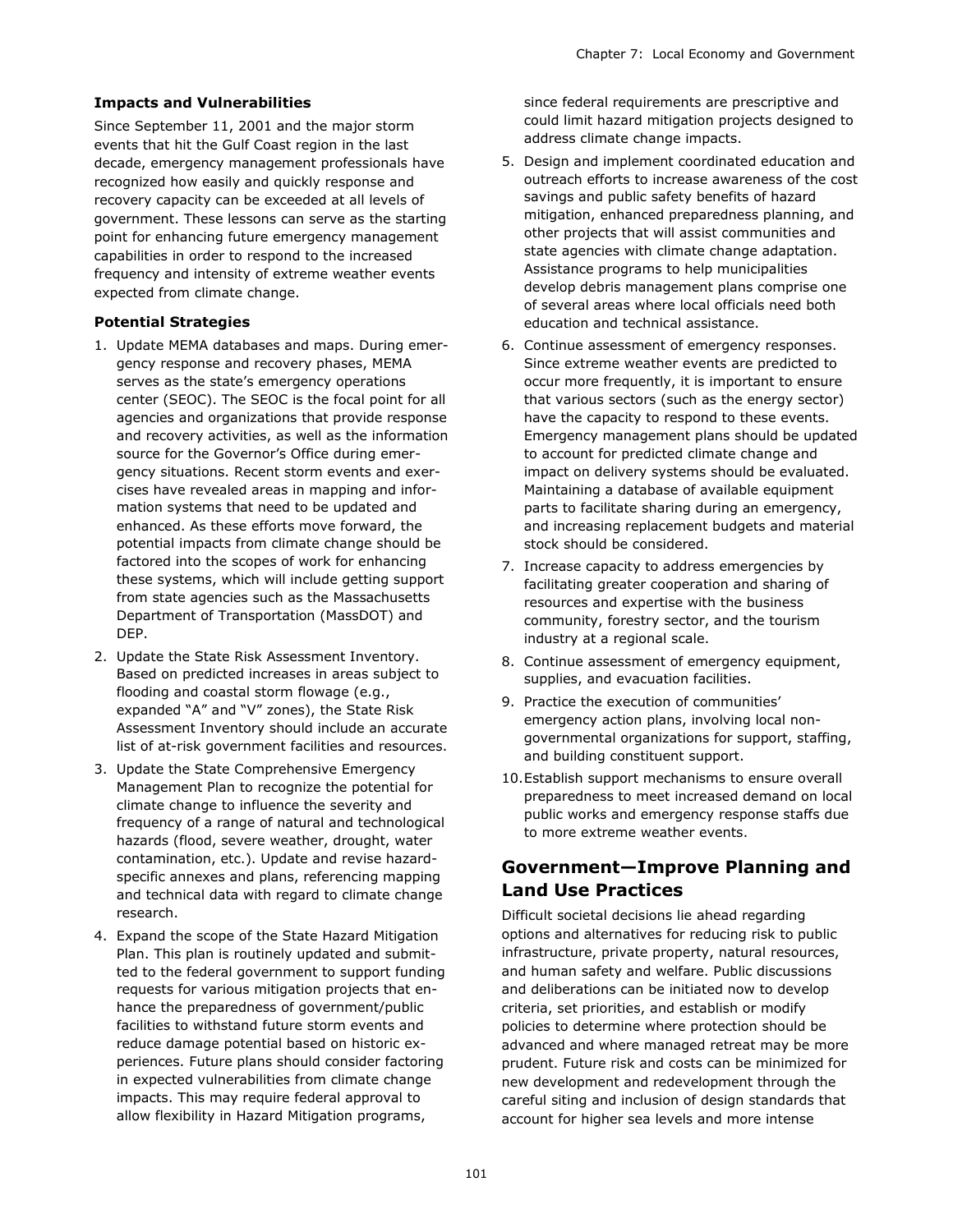storms and precipitation events.

Numerous planning and land use tools will be critical to addressing climate change. These tools should be used to engage the public, analyze and present data to guide policy making, and inform conservation and development plans. New or revised policies and regulations can assist in guiding infrastructure or other investments to desirable outcomes given anticipated climate change impacts. The intent of this section is to synthesize and summarize means of employing land use tools and techniques to address the many challenges of adapting to a changing climate. Strategies have been divided into three sections: those that a.) apply predominantly to new development, b.) address existing development, and c.) concern planning regulations and assistance. These strategies will continue to be investigated for feasibility.

#### **Potential Strategies**

#### *New Development Strategies*

- 1. Consider sizing infrastructure (such as pipes, culverts, rain gardens) to handle predicted storm events. Consider modifying existing standards within the Massachusetts Stormwater Handbook to better handle stormwater volumes reasonably expected as the climate changes with an emphasis on green infrastructure.
- 2. Seek to ensure that state investments in infrastructure and development projects (direct or indirect via grants, loans, tax incentives or other funding mechanisms) reflect potential climate change impacts, especially future risk projections. Consider incorporating future risk projections into program-level project selection criteria and in capital budget review by the Executive Office of Administration and Finance in order to properly assess impacts.
- 3. Examine utilization of state statutes and regulations to ensure that new buildings are sited and built in a manner that reduces their vulnerabilities to impacts of climate change, especially those in inland and coastal floodplains and other current and future threatened areas. Consider applying one or more of the following land use tools.
	- a. Provide incentives and tools including funding, a robust technical assistance program, and complementary state policies to aid in the implementation of "no adverse impact" policies.
	- b. Guide development of structures and infrastructure to areas unlikely to be eroded or flooded by more intense and frequent storms and/or predicted sea level rise.
- c. Apply a "no adverse impact" approach (see case study on StormSmart Coasts in Chapter 8) via statewide regulation.
- d. Explore mechanisms that proactively address migrating wetlands. Consider utilizing "rolling" regulations" that facilitate wetlands or beaches to migrate inland as sea level rises. Rolling regulations provide an alternative to prohibiting all development in coastal areas, preclude coastal armoring, and facilitate sediment transfer.
- 4. Site and design development to preserve/restore natural hydrology. Facilitate restoration or creation of flood storage where feasible.
	- a. Investigate applicability of low impact development (LID) strategies via potential state stormwater regulations;



- b. Provide incentives and tools including funding, technical assistance, and complementary state policies to aid in the implementation of LID site design and stormwater management regulations;
- c. Develop regulations and incentives to encourage development projects to restore or create flood storage;
- d. Develop incentives for landowners to return impervious surface to permeable surface, especially once the impervious surfaces are no longer needed (for example, parking for an abandoned mall); and
- e. Consider establishing a public revolving loan fund or tax credits to support and encourage retrofitting—brownfield cleanup fund may be a model.

#### **Land uses that absorb more water**

A school in Manchester, Massachusetts invested \$1.2 million on artificial turf for its athletic fields. After receiving four inches over rain during 12 hours on a Thursday evening and Friday morning, the newly constructed rubber turf field was dry enough to play on Saturday. The field substance used allows water to absorb into the ground rather than running off as stormwater. The field's design helps to recharge groundwater naturally while keeping the field dry and ready to use. With an increasing number of high-intensity storms anticipated with climate change, investments that increase pervious surfaces could have the dual benefit of reducing flooding and replenishing aquifers.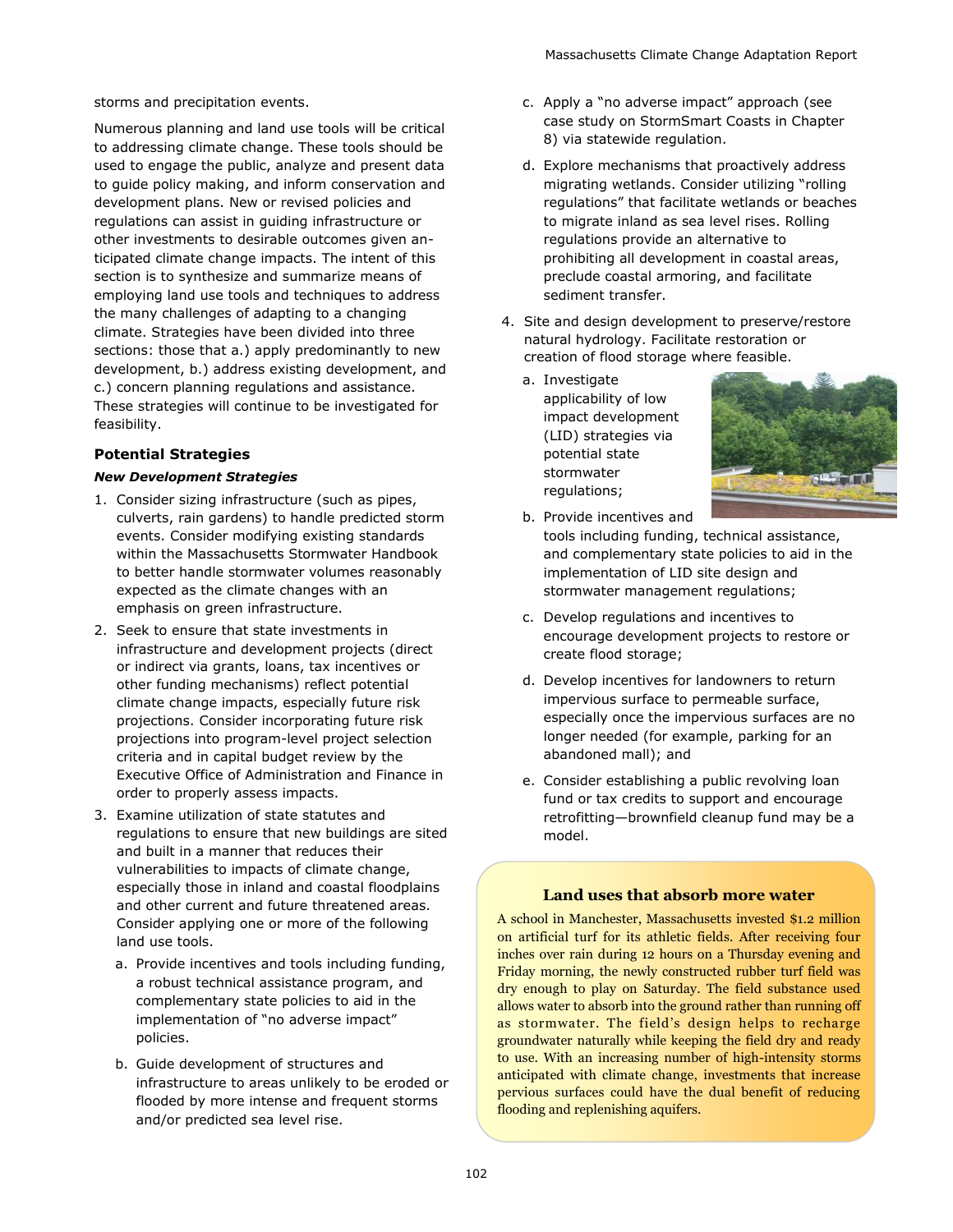#### *Existing Development Strategies*

- 1. Explore options for ensuring that, as sea level rises, vulnerable buildings and infrastructure are structurally prepared for storm events. Means to achieve these goals may include enhancement of the building code to the extent feasible. "Index" the code to scientifically-derived standards, consider applying flood hazard area regulations to "A" zones, and consider updating policies/ regulations/safety standards applicable to vulnerable structures not covered by the building code.
- 2. Evaluate the potential benefits of classifying coastal areas by "tier" based on degree of risk, extent of existing development and corresponding investment, sensitivity of natural resources, and other factors. Indicate for each tier the degree to which areas so designated could be addressed, including options such as:
	- a. Protect from sea level rise, in which:
		- i. coastal armoring/shoreline stabilization will be allowed in the form of traditional "hard" engineered barriers (with careful consideration of their impact on surrounding property and habitats); physical barriers where appropriate and feasible, particularly in areas where land and existing development is too important



#### **Figure 9**: *WasteWater Treatment Plant in Hull, MA: Simulated flooding around a critical facility from base flood plus 3.3 feet of sea level rise.*

*Base flood (i.e., a 100-year flood) elevations taken from FEMA Preliminary Digital Flood Insurance Rate Map for Plymouth County (11-7-2008). Labels represent flood water depths measured from building foundation at ground level. Source: [http://www.mass.gov/czm/stormsmart/](http://www.mass.gov/czm/stormsmart/resources/hull_inundation_report.pdf) [resources/hull\\_inundation\\_report.pdf](http://www.mass.gov/czm/stormsmart/resources/hull_inundation_report.pdf)*

#### **Massachusetts precedence for 'no-build' in dangerous coastal areas**

When a landowner sued the town of Chatham for its refusal to permit construction of a new home in the town's mapped

floodplain, Chatham defended its floodplain zoning bylaw intended to protect local people, property and resources. In 2005, the Massachusetts Supreme Judicial Court issued a landmark ruling that upheld the bylaw, citing reasonable public interest, stating that its



enforcement was not tantamount to a taking and did not require direct compensation from the town. Further, the land retained more than a token value. Even though residential units could not be built on the land, various other uses including fishing and agricultural uses were allowed on the site. The town's right to enact regulations that ensure the safety of its citizens in the face of a hazardous landscape was upheld.

> to lose (for example, the hurricane barrier in New Bedford); or "soft" measureslandscape flood mitigation such as extensive LID and preservation or creation of wetlands or coastal dunes to mitigate storms impacts;

- ii. infill development will be permitted;
- iii. structures/infrastructure will be rebuilt if damaged; and
- iv. flood resistant building and infrastructure measures will be employed.
- b. Left for "nature to run its course," in which:
	- i. coastal armoring/shoreline stabilization is strictly limited or not allowed;
	- ii. new buildings and infrastructure are limited or not allowed;
	- iii. managed retreat and relocation policies/ programs are pursued;
	- iv. buildings are to be removed if threatened or "substantially" (for example, 50 percent) damaged;
	- v. expansion of existing development is tightly constrained; and
	- vi. existing infrastructure is maintained, but not repaired/replaced if substantially damaged.
- 3. Develop and implement a protocol for each proposed tier that applies appropriate state and local planning, regulatory, infrastructure, investment, and other tools. Begin with a factual inventory that characterizes coastal locations by degree of risk, existing extent of development, environmental sensitivity, and other factors. Then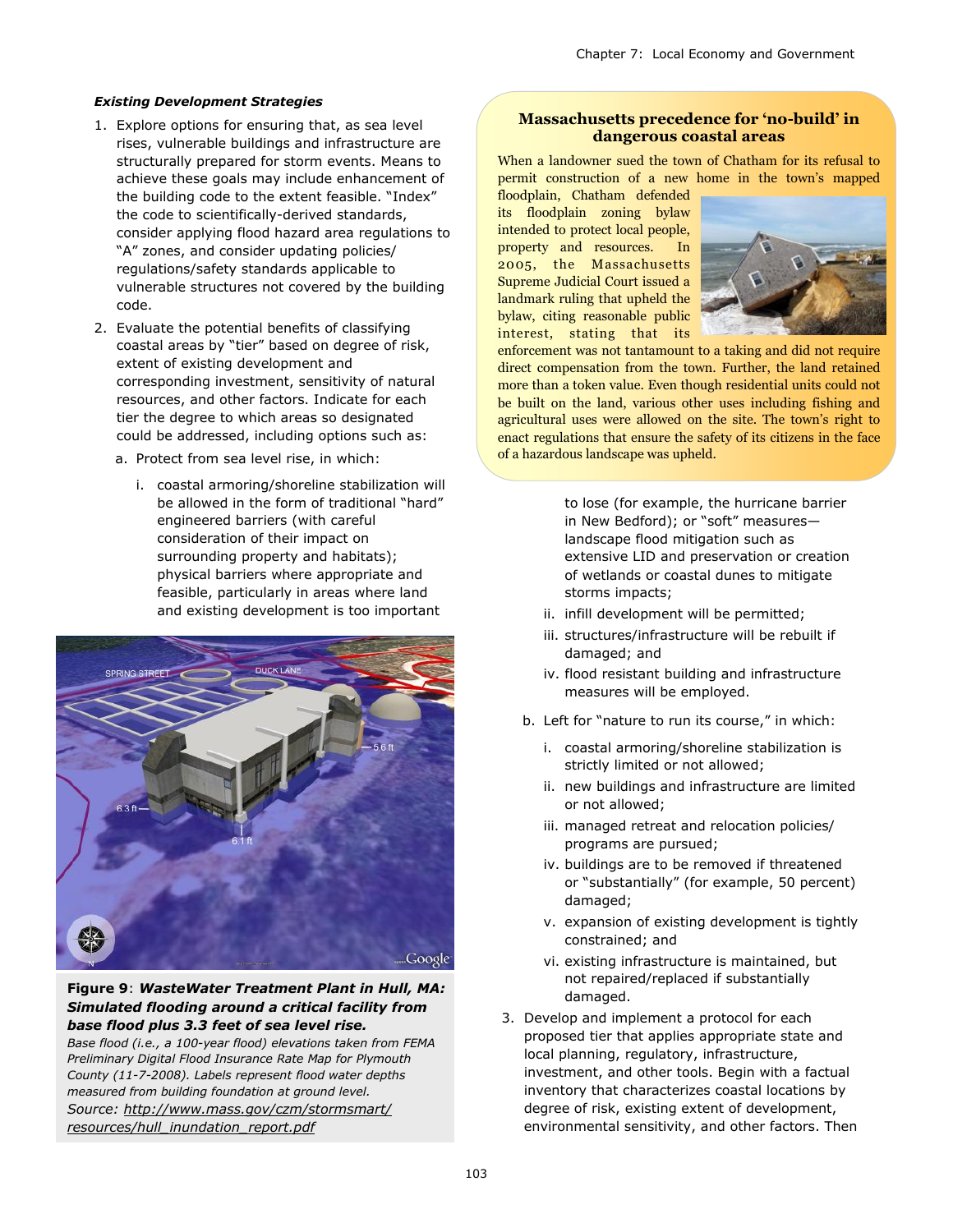utilize this information as the basis to:

- a. Engage in a classic planning exercise to engage stakeholders and produce a plan that designates tiers and selects appropriate land use outcomes for each tier. Implement the resulting plan through statute, regulations, policies, and programs as appropriate;
- b. Perform a scenario-based risk assessment in which the probable impact of various adaptation actions are determined for various climate change and socio-economic scenarios. For each location, the most robust adaptation option will generally be the one that performs best in the majority of scenarios. As part of the analysis, gather stakeholder input on costs of various socio-economic scenarios and acceptable degree of risk; and
- c. Undertake some other process to produce a plan that addresses coastal impacts of climate change.

#### *Planning, Regulation, and Assistance Strategies*

- 1. Consider assigning an agency the responsibility to gather and provide data, offer policy guidance, facilitate inter-agency coordination, and otherwise serve as an information provider on climate change and adaptation strategies in order to coordinate actions and guide plans, regulations, and investments.
- 2. Promote state, local, and other land conservation and development plans that reflect future climate change risk projections and that post-storm emergency response and decision-making plans are in place. Investigate the Statewide Hazard Mitigation Plan and local mitigation plans prepared for MEMA/FEMA to determine if emergency planning is adequately addressed and respond as needed. Assist regional planning agencies in the production of regional climate action plans that comprehensively assess risks, costs, and potential solutions for adapting to climate change. Work with and provide incentives for municipalities to integrate the appropriate regional climate action plan into master, open space, and other local plans in order to ensure that they address climate change preparedness, resiliency, and adaptation over a long-term horizon.
- 3. Incorporate evaluation of climate change impacts in MEPA and environmental permitting processes. Review (and revise accordingly) state permitting procedures and regulations for ways to consider climate change concerns such as requiring alternatives and impact analyses for development of current and future threatened properties.
- 4. Use climate change impacts information to help identify high-value land acquisition:
	- a. preserving large unfragmented blocks of open space and connecting corridors to allow species to migrate with their habitat;
	- b. protecting unregulated but vulnerable areas for conservation uses;
	- c. conserving parcels just inland to allow coastal ecosystems to retreat as seas rise; and
	- d. preserve agricultural soils and lands, especially near urban markets.
- 5. Investigate opportunities where local regulations (general, environmental, zoning, etc.) can minimize the impact of climate change. Provide robust financial and technical assistance and enhanced planning and land use tools in order to encourage and assist communities in the potential use of local regulations to, among other things:
	- a. preserve large unfragmented open spaces and connecting corridors;
	- b. consider potential future floodplain expansion in land use planning and direct growth away from floodplains and other vulnerable areas this may include the use of some form of overlay zoning (either through the potential hybrid of existing floodplain designations or expansion of regulated flood zones to encompass the 500-year flood zone) to preserve high water "climate impact zones";
	- c. concentrate development on portions of a parcel that are least vulnerable; and
	- d. transfer development rights from areas at risk and properties that have been damaged by storms.
- 6. Investigate opportunities where local land use regulations and building codes can address the "heat island" effect. Encourage the implementation of local land use regulations (zoning, subdivision, etc.) and the adoption of state building code provisions that address heat concentration including:
	- a. land use regulations governing impervious surface, tree, shading, street/building orientation, etc.;
	- b. building code provisions on roofing materials, insulation, fenestration, etc.; and
	- c. incentivizing white, if not green, roofs.

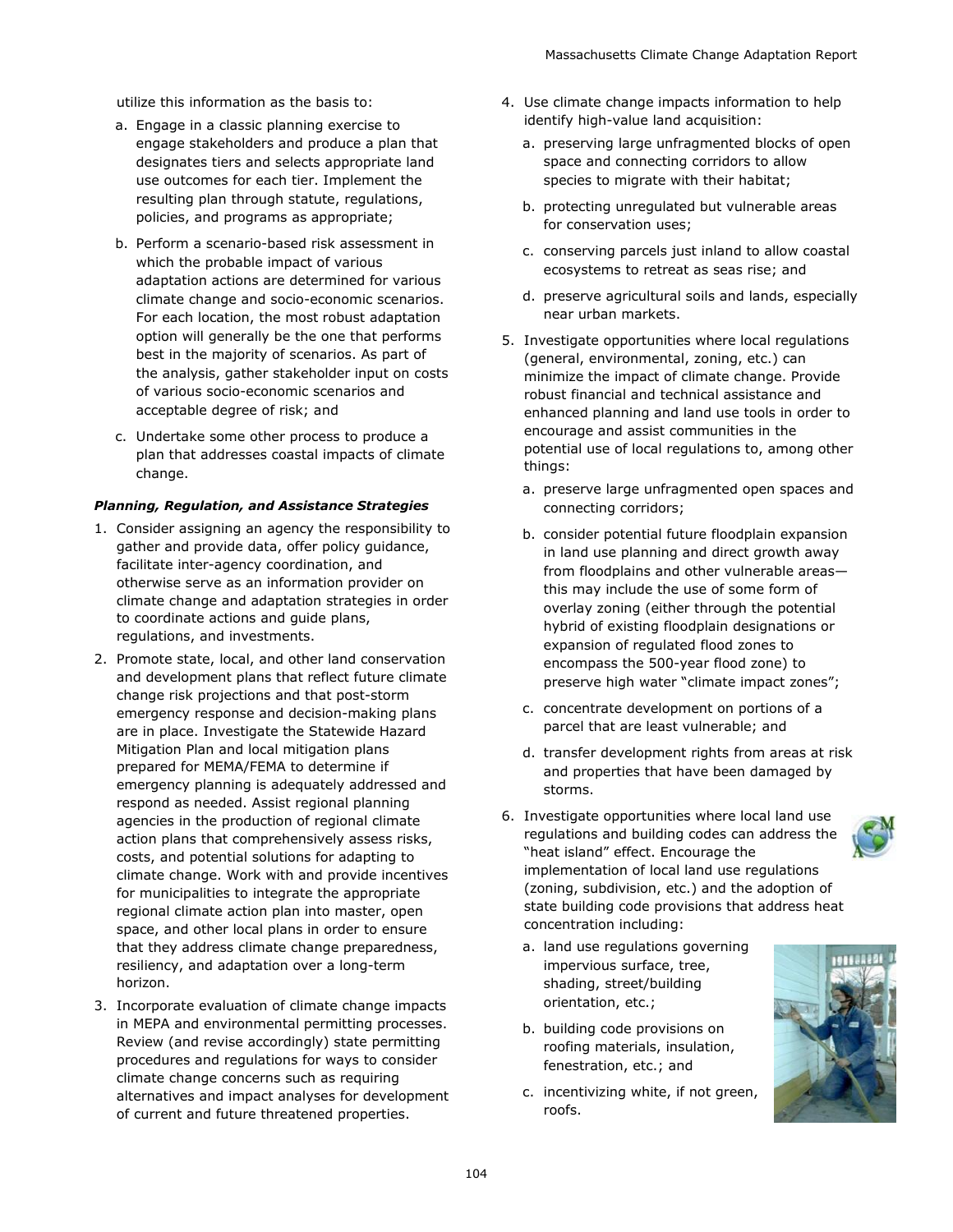The symbol signifies adaptation strategies that are also climate change mitigation actions.

#### **REFERENCES**

Butler, B., 2006. The Forest Resources of Massachusetts, 2005. A USDA Forest Inventory & Analysis Update. U.S. Department of Agriculture. U.S. Forest Service. [http://www.fs.fed.us/ne/fia/states/ma/ma\\_summary\\_2005.pdf.](http://www.fs.fed.us/ne/fia/states/ma/ma_summary_2005.pdf)

Case, C. F., 2005. Climate Change Could Sour U.S. Maple Sugaring. Christian Science Monitor, April 6. [http://www.csmonitor.com/2005/0406/p11s01-sten.html.](http://www.csmonitor.com/2005/0406/p11s01-sten.html)

Clean Edge, Inc., April 2010. A Future of Innovation and Growth: Advancing Massachusetts' Clean Energy Leadership. Prepared for the Massachusetts Clean Energy Center.

Comarow, A., 2009. America's Best Hospitals: The 2009-10 Honor Roll. U.S. News and World Report, July 15. [http://health.usnews.com/articles/health/best-hospitals/2009/07/15/americas-best-hospitals-the-2009-2010](http://health.usnews.com/articles/health/best-hospitals/2009/07/15/americas-best-hospitals-the-2009-2010-honor-roll.html) [honor-roll.html.](http://health.usnews.com/articles/health/best-hospitals/2009/07/15/americas-best-hospitals-the-2009-2010-honor-roll.html)

Commonwealth of Massachusetts, Spring 2008. Advanced Biofuels Task Force Report. P. 20.

Commonwealth of Massachusetts, 2010. Massachusetts Clean Energy and Climate Plan for 2020. [http://](http://www.mass.gov/Eoeea/docs/eea/energy/2020-clean-energy-plan.pdf) [www.mass.gov/Eoeea/docs/eea/energy/2020-clean-energy-plan.pdf.](http://www.mass.gov/Eoeea/docs/eea/energy/2020-clean-energy-plan.pdf)

Constitution of the Commonwealth of Massachusetts, 1780. [http://www.malegislature.gov/Laws/Constitution.](http://www.malegislature.gov/Laws/Constitution)

DeVol, R., A. Charuworn, K., Soojung, 2008. State Technology and Science Index: Enduring Lessons for the Intangible Economy. The Milken Institute.

[http://www.milkeninstitute.org/publications/publications.taf?function=detail&ID=38801155&cat=ResRep.](http://www.milkeninstitute.org/publications/publications.taf?function=detail&ID=38801155&cat=ResRep) 

Federal Emergency Management Agency, National Flood Insurance Program Issue Summary. [http://](http://www.fema.gov/plan/prevent/fhm/index.shtm) [www.fema.gov/plan/prevent/fhm/index.shtm.](http://www.fema.gov/plan/prevent/fhm/index.shtm)

Global Insight, Inc., 2007. Massachusetts Clean Energy Industry Census. Massachusetts Technology Collaborative. [http://www.cleanenergycouncil.org/files/Clean-Energy-Census-Report-2007.pdf.](http://www.cleanenergycouncil.org/files/Clean-Energy-Census-Report-2007.pdf)

Green, M. A., G. G. Waldbusser, S. L. Reilly, K. Emerson, and S. O'Donnell, 2009. Death by dissolution: Sediment saturation state as a mortality factor for juvenile bivalves. Limnology and Oceanography 54(4): 1048–1059.

Heilbroner, R. L., 1992. The Wordly Philosophers, 7th Ed. New York: Simon & Schuster.

Jansen, W., and R. H. Hesslein, 2004. Potential effects of climate warming on fish habitats in temperate zone lakes with special reference to Lake 239 of the experimental lakes area (ELA), north-western Ontario. Environmental Biology of Fish 70: 1-22.

Massachusetts Department of Labor and Workforce Development, 2009. Seasonally adjusted data for June 2009. Commonwealth of Massachusetts, Department of Labor and Workforce Development.

Massachusetts Division of Marine Fisheries 2008. Massachusetts Marine Fisheries 2008 Annual Report. Commonwealth of Massachusetts.

Massachusetts Department of Public Health, 2008. Massachusetts 2007 Population Age Sex Race & Ethnicity— Census Bureau Estimates. Commonwealth of Massachusetts Department of Public Health. [http://www.mass.gov/](http://www.mass.gov/Eeohhs2/docs/dph/research_epi/city_town_pop_estimates07.pdf) [Eeohhs2/docs/dph/research\\_epi/city\\_town\\_pop\\_estimates07.pdf.](http://www.mass.gov/Eeohhs2/docs/dph/research_epi/city_town_pop_estimates07.pdf)

Massachusetts Executive Office of Housing and Economic Development. Manufacturing. [http://www.mass.gov/?](http://www.mass.gov/?pageID=ehedterminal&L=3&L0=Home&L1=Economic+Analysis&L2=Key+Industries&sid=Ehed&b=terminalcontent&f=mobd_key_industries_manufact_ind&csid=Ehed) [pageID=ehedterminal&L=3&L0=Home&L1=Economic+Analysis&L2=Key+Industries&sid=Ehed&b=terminalconten](http://www.mass.gov/?pageID=ehedterminal&L=3&L0=Home&L1=Economic+Analysis&L2=Key+Industries&sid=Ehed&b=terminalcontent&f=mobd_key_industries_manufact_ind&csid=Ehed) [t&f=mobd\\_key\\_industries\\_manufact\\_ind&csid=Ehed.](http://www.mass.gov/?pageID=ehedterminal&L=3&L0=Home&L1=Economic+Analysis&L2=Key+Industries&sid=Ehed&b=terminalcontent&f=mobd_key_industries_manufact_ind&csid=Ehed)

Murphy, D.C., W. Burt, J. K. Butner, C. Goudy, and C. Hollingsworth, 2009. Aquaculture situation and outlook report 2009: Massachusetts. NRAC Publication No. 103-2009.

Nakajima, Eric et al., 2009. A Framework for Action: The State Regional Economic Development Strategy. State and Regional Profiles. Executive Office of Housing and Economic Development, Commonwealth of Massachusetts. [http://www.mass.gov/Ehed/docs/EOHED/Economic\\_Framework/Framework\\_State\\_&\\_Regional.pdf.](http://www.mass.gov/Ehed/docs/EOHED/Economic_Framework/Framework_State_&_Regional.pdf)